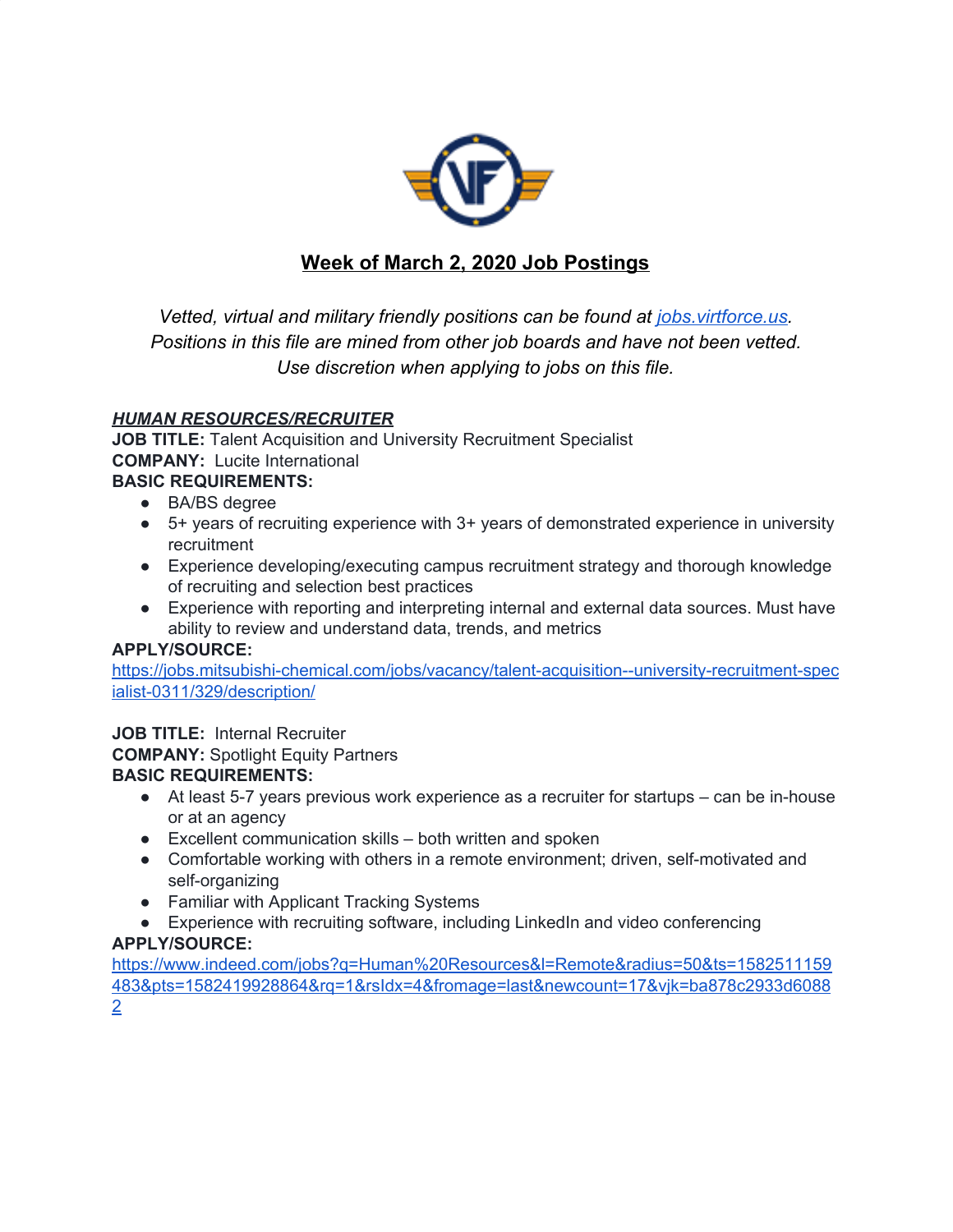#### **JOB TITLE:** Lead Specialist – HR **COMPANY:** Romanoff Renovations **BASIC REQUIREMENTS:**

- Minimum of 5 years related experience in progressively responsible Human Resources roles.
- Bachelor's degree or equivalent required / PHR or SPHR certification is preferred
- Experience working and thinking creatively in a fast-paced environment with changing priorities and demanding deadlines
- Proven leadership in mentoring and developing HR and administrative staff

### **APPLY/SOURCE:**

[https://recruiting.ultipro.com/ROM1001RMFCO/JobBoard/5f92bdc3-4a90-47f1-8c59-f9fdc573a3](https://recruiting.ultipro.com/ROM1001RMFCO/JobBoard/5f92bdc3-4a90-47f1-8c59-f9fdc573a378/OpportunityDetail?opportunityId=9d1869bb-3165-41a1-bb9d-34c03b61fe8b&postingId=e228bc17-3c40-4657-b85e-21f794b1f596) [78/OpportunityDetail?opportunityId=9d1869bb-3165-41a1-bb9d-34c03b61fe8b&postingId=e228](https://recruiting.ultipro.com/ROM1001RMFCO/JobBoard/5f92bdc3-4a90-47f1-8c59-f9fdc573a378/OpportunityDetail?opportunityId=9d1869bb-3165-41a1-bb9d-34c03b61fe8b&postingId=e228bc17-3c40-4657-b85e-21f794b1f596) [bc17-3c40-4657-b85e-21f794b1f596](https://recruiting.ultipro.com/ROM1001RMFCO/JobBoard/5f92bdc3-4a90-47f1-8c59-f9fdc573a378/OpportunityDetail?opportunityId=9d1869bb-3165-41a1-bb9d-34c03b61fe8b&postingId=e228bc17-3c40-4657-b85e-21f794b1f596)

#### **JOB TITLE:** Onboarding Concierge **COMPANY:** Cardinal Financial

## **BASIC REQUIREMENTS:**

- High school diploma or GED
- 3-5 Years customer service experience required
- Minimum 2 years working knowledge of the mortgage industry, highly preferred
- PPM certifications or equivalent experience preferred

### **APPLY/SOURCE:**

[https://chm.tbe.taleo.net/chm01/ats/careers/v2/viewRequisition?org=CARDFINA&cws=38&rid=1](https://chm.tbe.taleo.net/chm01/ats/careers/v2/viewRequisition?org=CARDFINA&cws=38&rid=1181&source=Indeed.com) [181&source=Indeed.com](https://chm.tbe.taleo.net/chm01/ats/careers/v2/viewRequisition?org=CARDFINA&cws=38&rid=1181&source=Indeed.com)

**JOB TITLE:** Manager, Recruiting Operations **COMPANY:** Sprinklr

# **BASIC REQUIREMENTS:**

- Bachelor's degree
- 7+ years' experience in the following:

•PMP or project management methodology - Application of relevant project management methodologies to organize high volume workload, to prioritize and to manage multiple priorities simultaneously

•Experience in project management and facilitation of process improvement initiatives with a thematic focus on either of the following areas

•Continuous Process Improvement

•TA and/or HR Technology/Systems implementation

•Advanced Excel and numerical skills, extract relevant metrics and to evaluate and analyze data succinctly

### **APPLY/SOURCE:**

[https://www.sprinklr.com/careers/?p=job/o1hacfwo&\\_\\_jvst=Job+Board&\\_\\_jvsd=Indeed&nl=1](https://www.sprinklr.com/careers/?p=job/o1hacfwo&__jvst=Job+Board&__jvsd=Indeed&nl=1)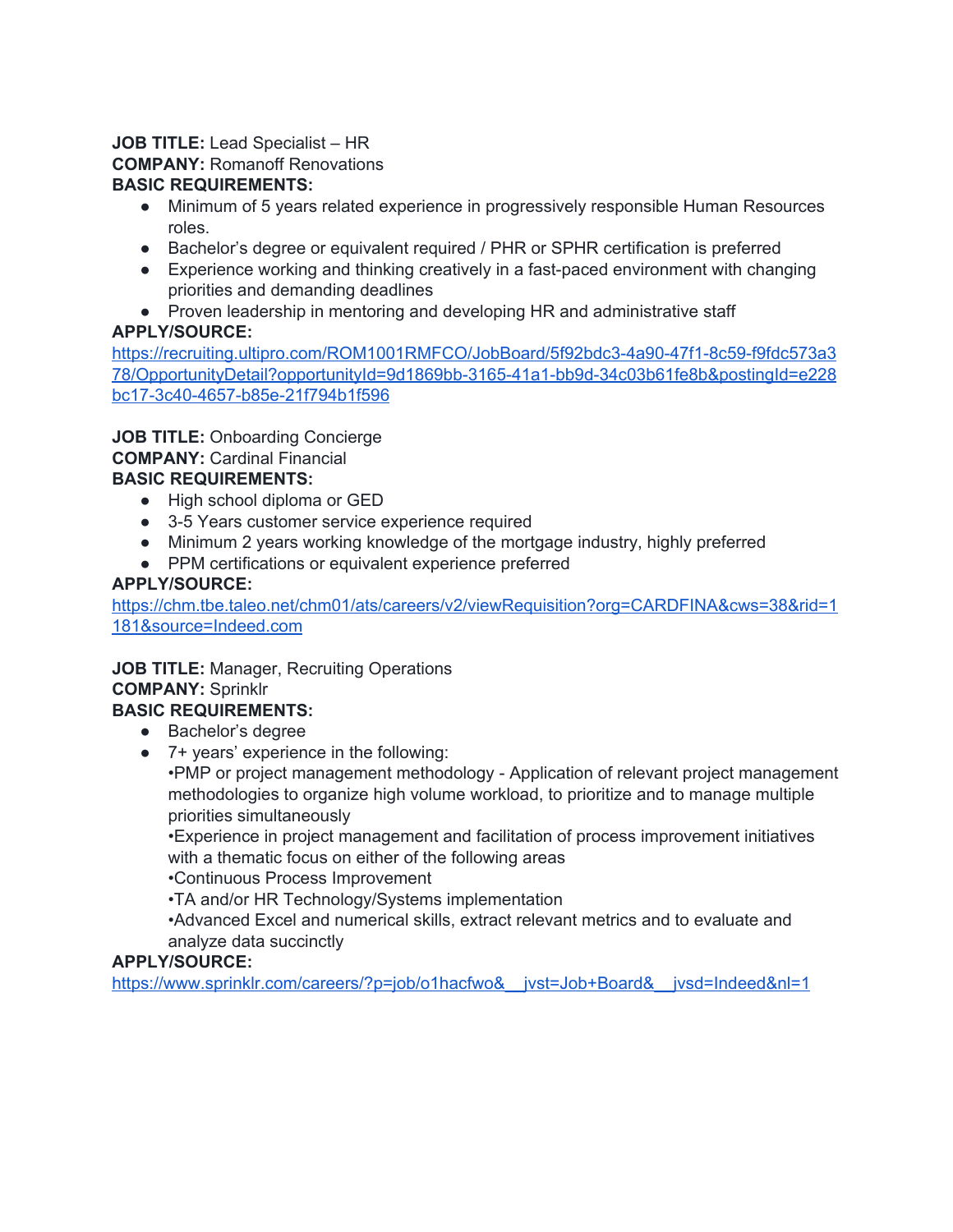### *ENGINEERING & IT*

**JOB TITLE:** Quality Engineer – Supplier Quality **COMPANY:** ViewRay, Inc. **BASIC REQUIREMENTS:**

- Bachelor of Science in Engineering discipline.
- Minimum of 5 years overall experience as a Supplier Development or Supplier Quality Engineer.
- Need at least 3 years' experience in Quality Assurance; including at least 3 years' experience in medical device manufacturing or pharmaceutical industries.
- Demonstrated knowledge of applicable regulations and standards such as FDA, QSR, ISO, MDD.
- Strong analytical skills, problem solving techniques and statistical application experience.

### **APPLY/SOURCE:**

<https://viewray.com/careers/>

#### **JOB TITLE:** Junior Software Engineer **COMPANY:** Datagrate **BASIC REQUIREMENTS:**

- 2+ years of Software Development experience, ideally in Java Enterprise environments
- You are interested in working in the consulting environment. Professional appearance and good communication skills are important to us. We hire for attitude and train for skills!
- You are interested in quickly developing skills in modern integration tech stacks like Apache Camel, Talend, etc.

### **APPLY/SOURCE:**

<http://datagrate.com/wp-content/uploads/2020/02/Junior-Software-Engineer.pdf>

**JOB TITLE:** Mainframe Technical Support Analyst **COMPANY:** BMC Software

### **BASIC REQUIREMENTS:**

- Customer service and interpersonal skills in a Technical environment
- Minimum of five years' experience in a software vendor or IT environment
- Knowledge of Windows Operating System, Linux, and AIX
- TSO and zOS Operating System

### **APPLY/SOURCE:**

<https://bmcrecruit.avature.net/Careers/JobDetail/Pipeline/27225?src=JB-10080>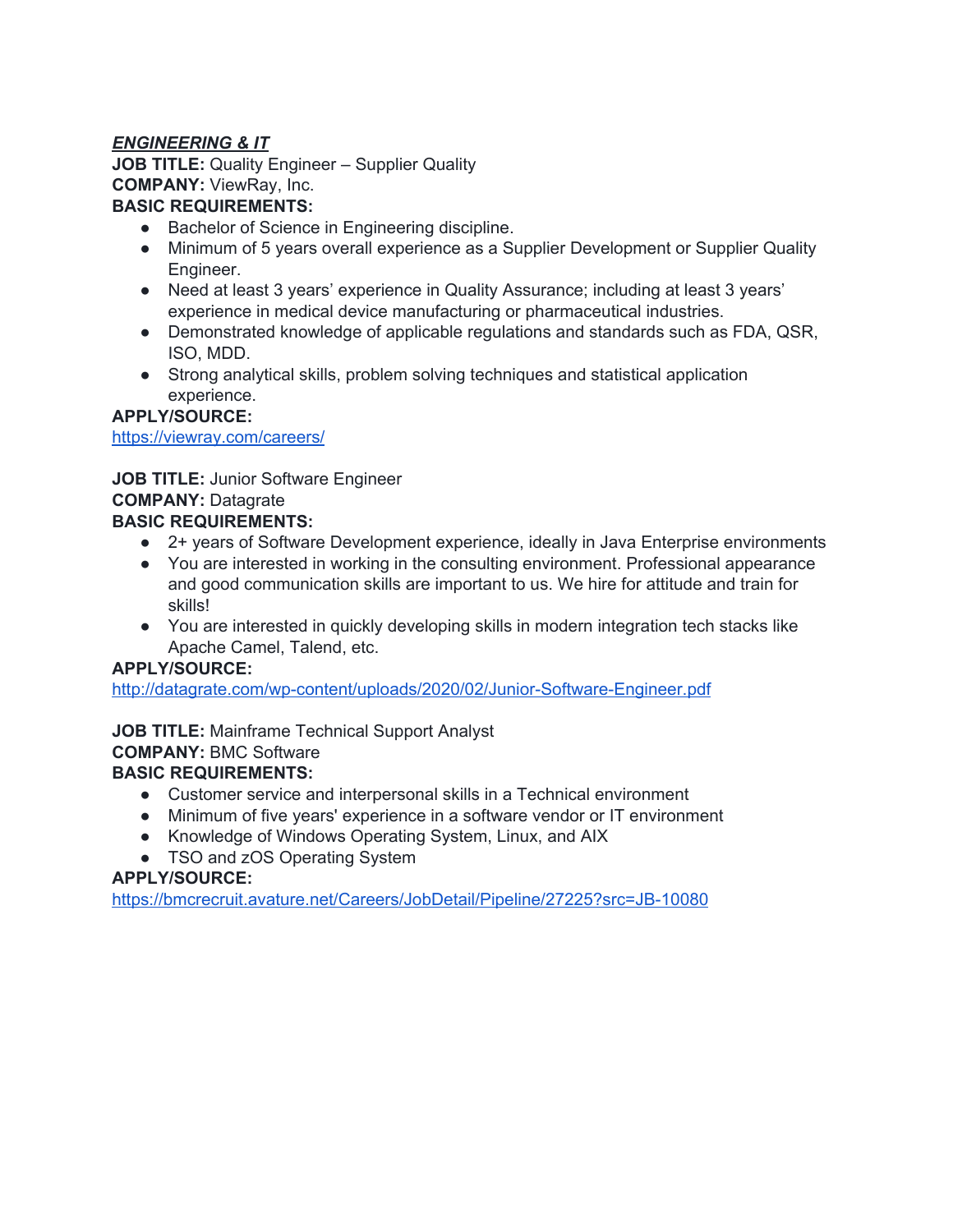#### **JOB TITLE:** Quality Analyst, Integrations

**COMPANY:** The Ultimate Software Group, Inc.

#### **BASIC REQUIREMENTS:**

- Minimum of 2 years of quality assurance testing experience
- Minimum of 6 months of experience managing projects
- Understanding of FTP and file transfer technologies including encryption
- Strong analysis, change control, task management, and time management skills

### **APPLY/SOURCE:**

[https://recruiting.ultipro.com/USG1006/JobBoard/dfc53730-57d1-3460-336f-ddafabd108f3/Oppo](https://recruiting.ultipro.com/USG1006/JobBoard/dfc53730-57d1-3460-336f-ddafabd108f3/OpportunityDetail?opportunityId=e2088c42-d0d9-491e-81bf-42058603b456&postingId=fb8723b4-816d-45ad-8724-e35040be0d1b) [rtunityDetail?opportunityId=e2088c42-d0d9-491e-81bf-42058603b456&postingId=fb8723b4-816](https://recruiting.ultipro.com/USG1006/JobBoard/dfc53730-57d1-3460-336f-ddafabd108f3/OpportunityDetail?opportunityId=e2088c42-d0d9-491e-81bf-42058603b456&postingId=fb8723b4-816d-45ad-8724-e35040be0d1b) [d-45ad-8724-e35040be0d1b](https://recruiting.ultipro.com/USG1006/JobBoard/dfc53730-57d1-3460-336f-ddafabd108f3/OpportunityDetail?opportunityId=e2088c42-d0d9-491e-81bf-42058603b456&postingId=fb8723b4-816d-45ad-8724-e35040be0d1b)

**JOB TITLE:** Escalation Engineer – Disaster Recovery and Backup **COMPANY:** Company Word Processing Systems, Inc.

### **BASIC REQUIREMENTS:**

- Minimum 5 years IT experience supporting and managing technical issues
- Has strong conceptual understanding of various IT technologies
- Possesses strong leadership and communication skills
- Ability to motivate the team and make challenging decisions

### **APPLY/SOURCE:**

[https://careers-cwpsinc.icims.com/jobs/1165/job?utm\\_source=indeed\\_integration&iis=Job+Boar](https://careers-cwpsinc.icims.com/jobs/1165/job?utm_source=indeed_integration&iis=Job+Board&iisn=Indeed&indeed-apply-token=73a2d2b2a8d6d5c0a62696875eaebd669103652d3f0c2cd5445d3e66b1592b0f&mobile=false&width=1052&height=500&bga=true&needsRedirect=false&jan1offset=-360&jun1offset=-300) [d&iisn=Indeed&indeed-apply-token=73a2d2b2a8d6d5c0a62696875eaebd669103652d3f0c2cd5](https://careers-cwpsinc.icims.com/jobs/1165/job?utm_source=indeed_integration&iis=Job+Board&iisn=Indeed&indeed-apply-token=73a2d2b2a8d6d5c0a62696875eaebd669103652d3f0c2cd5445d3e66b1592b0f&mobile=false&width=1052&height=500&bga=true&needsRedirect=false&jan1offset=-360&jun1offset=-300) [445d3e66b1592b0f&mobile=false&width=1052&height=500&bga=true&needsRedirect=false&ja](https://careers-cwpsinc.icims.com/jobs/1165/job?utm_source=indeed_integration&iis=Job+Board&iisn=Indeed&indeed-apply-token=73a2d2b2a8d6d5c0a62696875eaebd669103652d3f0c2cd5445d3e66b1592b0f&mobile=false&width=1052&height=500&bga=true&needsRedirect=false&jan1offset=-360&jun1offset=-300) [n1offset=-360&jun1offset=-300](https://careers-cwpsinc.icims.com/jobs/1165/job?utm_source=indeed_integration&iis=Job+Board&iisn=Indeed&indeed-apply-token=73a2d2b2a8d6d5c0a62696875eaebd669103652d3f0c2cd5445d3e66b1592b0f&mobile=false&width=1052&height=500&bga=true&needsRedirect=false&jan1offset=-360&jun1offset=-300)

### *FINANCE & LEGAL*

**JOB TITLE:** Director of Finance **COMPANY:** Creative Commons **BASIC REQUIREMENTS:**

- 4 year undergraduate degree in Finance/Accounting, CPA certification a plus
- 5+ years in nonprofit accounting, including grant accounting, job costing, compliance, and reporting
- 2+ years leading non-profit audits (IRS Form 990 prep and managing relationships)
- 2+ years of supporting and leading human resources and staff management functions **APPLY/ SOURCE:**

<https://creativecommons.org/about/team/opportunities/job-opportunity-director-of-finance/>

### **JOB TITLE**: Accounts Payable Specialist (Contract, Part-Time)

### **COMPANY:** Massdrop

- **BASIC REQUIREMENTS:**
	- Bachelor's degree in accounting, finance, or related field
	- 1-2+ years accounts payable experience
	- Experience with NetSuite, bill.com, Expensify, and other ERP and expense systems
	- Proficient in Microsoft Excel and Word

### **APPLY/ SOURCE:**

<https://boards.greenhouse.io/drop/jobs/1219632>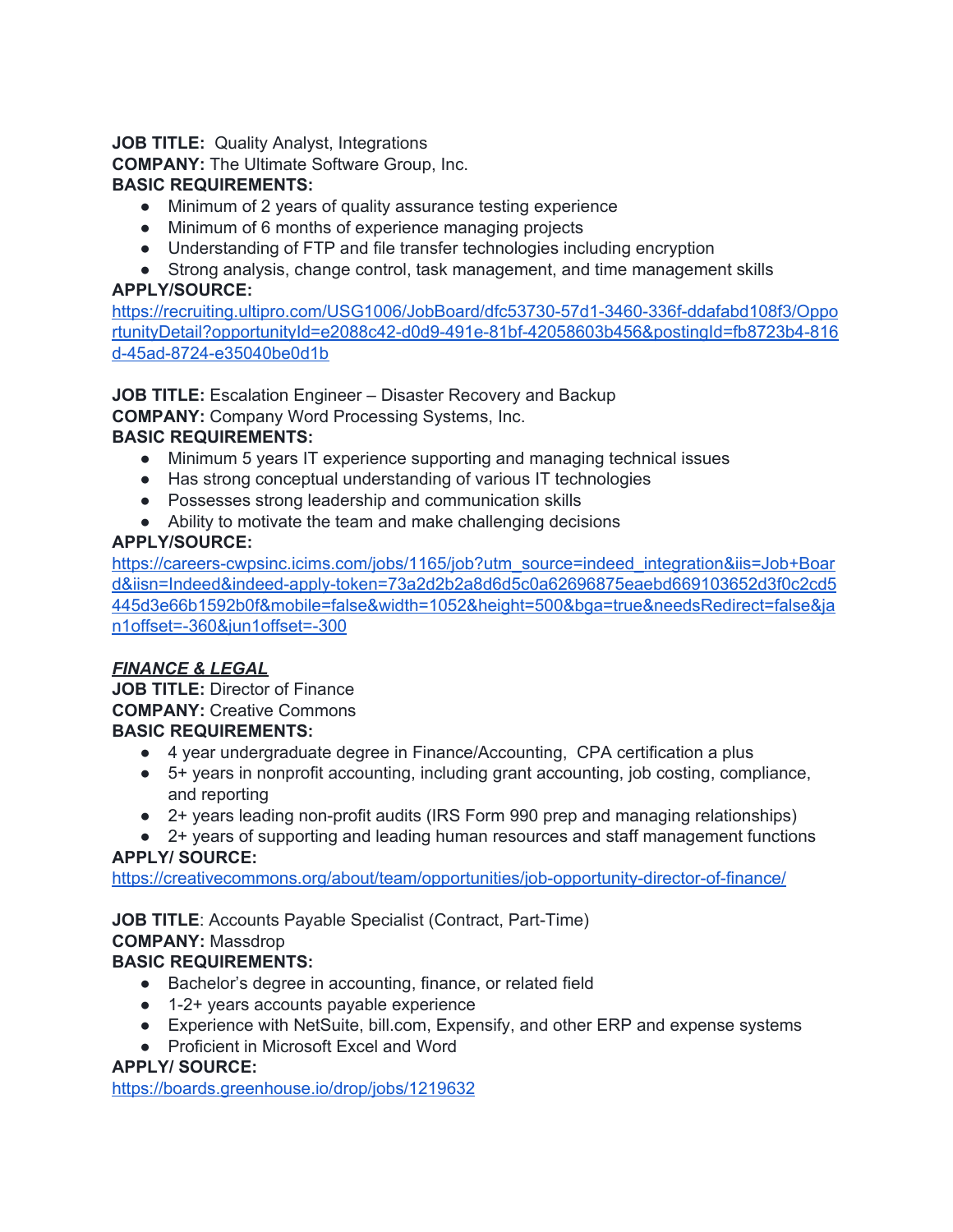#### **JOB TITLE:** Senior Accountant **COMPANY:** Summit CPA Group **BASIC REQUIREMENTS:**

- 2-5 years of public accounting experience
- Working knowledge of Excel (pivot tables, advanced formulas and macros a plus)
- QuickBooks, FreshBooks, and Xero experience a plus
- Should understand financial statements (journal entries, month-end closings, etc.)

### **APPLY/ SOURCE:**

<https://summit-cpa-group.breezy.hr/p/e2b0e5626ef5-senior-accountant>

#### **JOB TITLE:** Loan Servicing Specialist

**COMPANY:** Bellwether Coffee

#### **BASIC REQUIREMENTS:**

- Familiar with terms related to loan products (credit scores, FICO, FCRA, installment debt, interest rate, prepayment, net income, capital lease, operating lease, etc.)
- 1+ year of loan servicing experience processing loans and leases
- Knowledgeable of basic accounting principles and techniques
- Familiar with computer/software/cloud programs such as MS Word, Excel, GoogleDocs **APPLY/ SOURCE:**

<https://bellwether.bamboohr.com/jobs/view.php?id=99>

#### **JOB TITLE:** Attorney Auditor

**COMPANY:** Bottomline Technologies

#### **BASIC REQUIREMENTS:**

- J.D. Required or Province Bar Admission
- 5+ years of Litigation, Claims or Insurance Defense Experience required
- Embraces technology and proficient with standard industry applications

### **APPLY/ SOURCE:**

<https://boards.greenhouse.io/bottomlinetechnologies/jobs/4645337002>

**JOB TITLE:** Senior Legal Editor, Employment (OCONUS)

#### **COMPANY:** Thomson Reuters

### **BASIC REQUIREMENTS:**

- 8+ years working as an employment lawyer at a law firm and/or as in-house counsel with in-depth international/cross-border work experience
- Significant and broad expertise and practice experience in a variety of international employment matters, with a focus on matters of importance for multinational companies
- A good understanding of the needs/priorities of law firm attorneys and in-house counsel
- Licensed to practice law in one or more of the following jurisdictions is preferred: US, including CA, DC, IL, MI, MN, NY, TX, or WA; or UK

### **APPLY/ SOURCE:**

[https://jobs.thomsonreuters.com/ShowJob/Id/414725/Sr.-Legal-Editor,-Employment,-Global----R](https://jobs.thomsonreuters.com/ShowJob/Id/414725/Sr.-Legal-Editor,-Employment,-Global----Remote---/) [emote---/](https://jobs.thomsonreuters.com/ShowJob/Id/414725/Sr.-Legal-Editor,-Employment,-Global----Remote---/)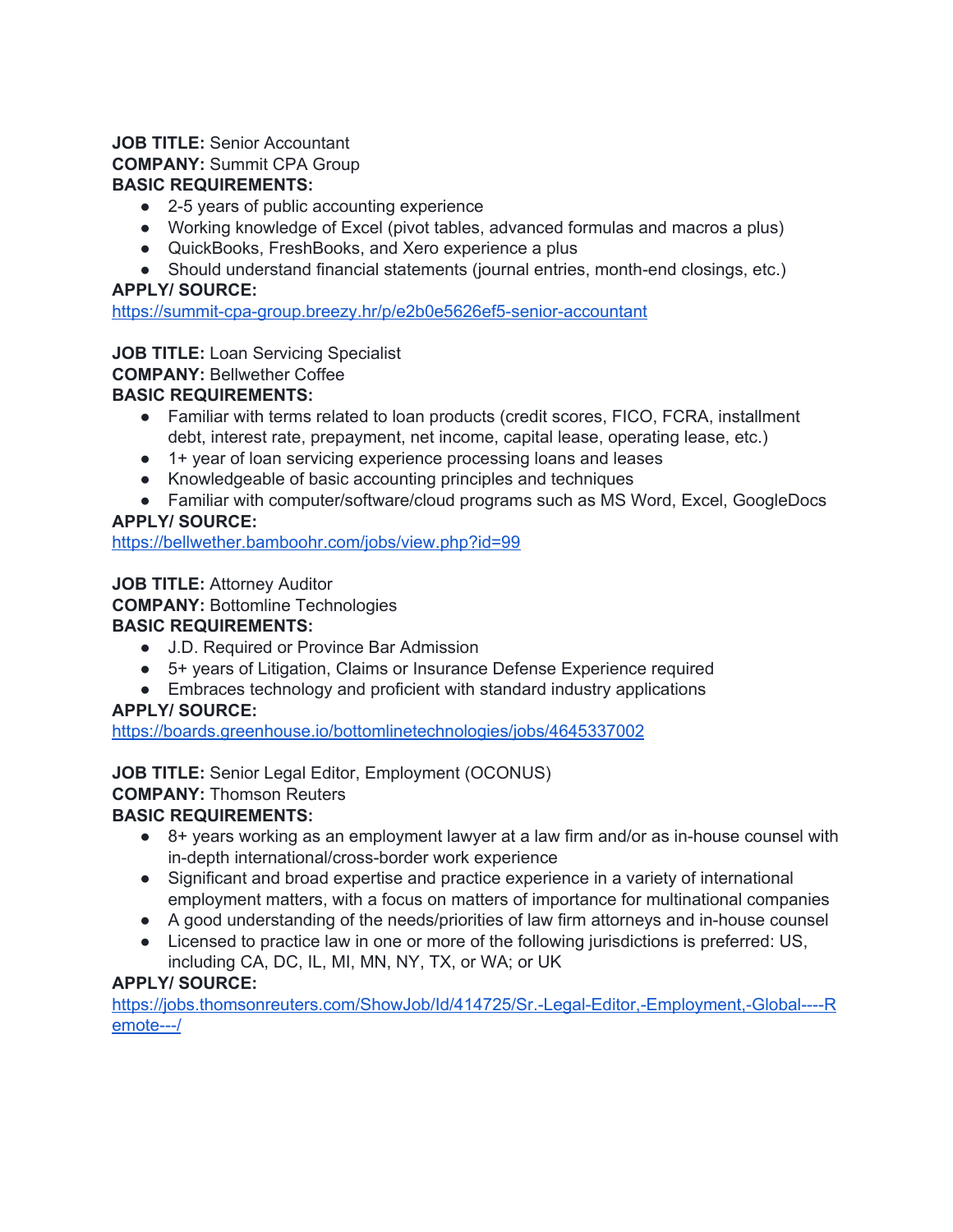# **JOB TITLE**: Associate General Counsel **COMPANY:** Alert Logic

### **BASIC REQUIREMENTS:**

- Juris Doctor from an accredited law school
- Must be an active licensed attorney in the United States
- 10-20 years practicing law in a corporate environment (preferably with software licensing experience) with extensive experience in commercial matters

#### **APPLY/ SOURCE:**

[https://cho.tbe.taleo.net/cho02/ats/careers/v2/viewRequisition?org=ALERTLOGIC&cws=37&rid=](https://cho.tbe.taleo.net/cho02/ats/careers/v2/viewRequisition?org=ALERTLOGIC&cws=37&rid=3877) [3877](https://cho.tbe.taleo.net/cho02/ats/careers/v2/viewRequisition?org=ALERTLOGIC&cws=37&rid=3877)

### *BUSINESS DEV/SALES & OPERATIONS*

**JOB TITLE:** Strategic Sales Representative **COMPANY:** Pumpkin

#### **BASIC REQUIREMENTS:**

- Undergraduate degree (BS/BA) and 3-5 years of experience in animal health field sales
- Experience launching new products and building a book of business
- Proven track record of meeting field activity expectations and sales goals
- Proficient in MS Office (Word, PowerPoint, Excel)
- Ability to pass/obtain a Property & Casualty License within six weeks

#### **APPLY/ SOURCE:**

<https://jobs.lever.co/pumpkin/7cae4d45-2cf3-4021-8ce9-8e16bcf38eb6>

**JOB TITLE:** Sales Development Representative Lead

#### **COMPANY:** Cloud Academy

### **BASIC REQUIREMENTS:**

- Proven success in an SDR role and experience managing others
- Success in establishing and cultivating professional relationships
- Experience with client facing work including hospitality and customer support
- Familiarity with G Suite (Gmail, Google Calendar, etc.)

#### APPLY/ SOURCE:

<https://cloudacademy.recruitee.com/o/sales-development-representative-sdr-lead>

#### **JOB TITLE:** Account Executive - Software Sales

#### **COMPANY:** NICE

### **BASIC REQUIREMENTS:**

- BA or BS from an accredited university in a Business, Sales or Marketing field
- 10+ years selling multiple software products and services into sophisticated accounts
- Substantive exposure and engagement with the planning, execution and management of complex software sales and marketing projects
- Demonstrated ability to develop relationships with the 'C' or VP level business users

#### **APPLY/ SOURCE:**

<https://jobs.jobvite.com/nicesystems/job/oDUGbfw8>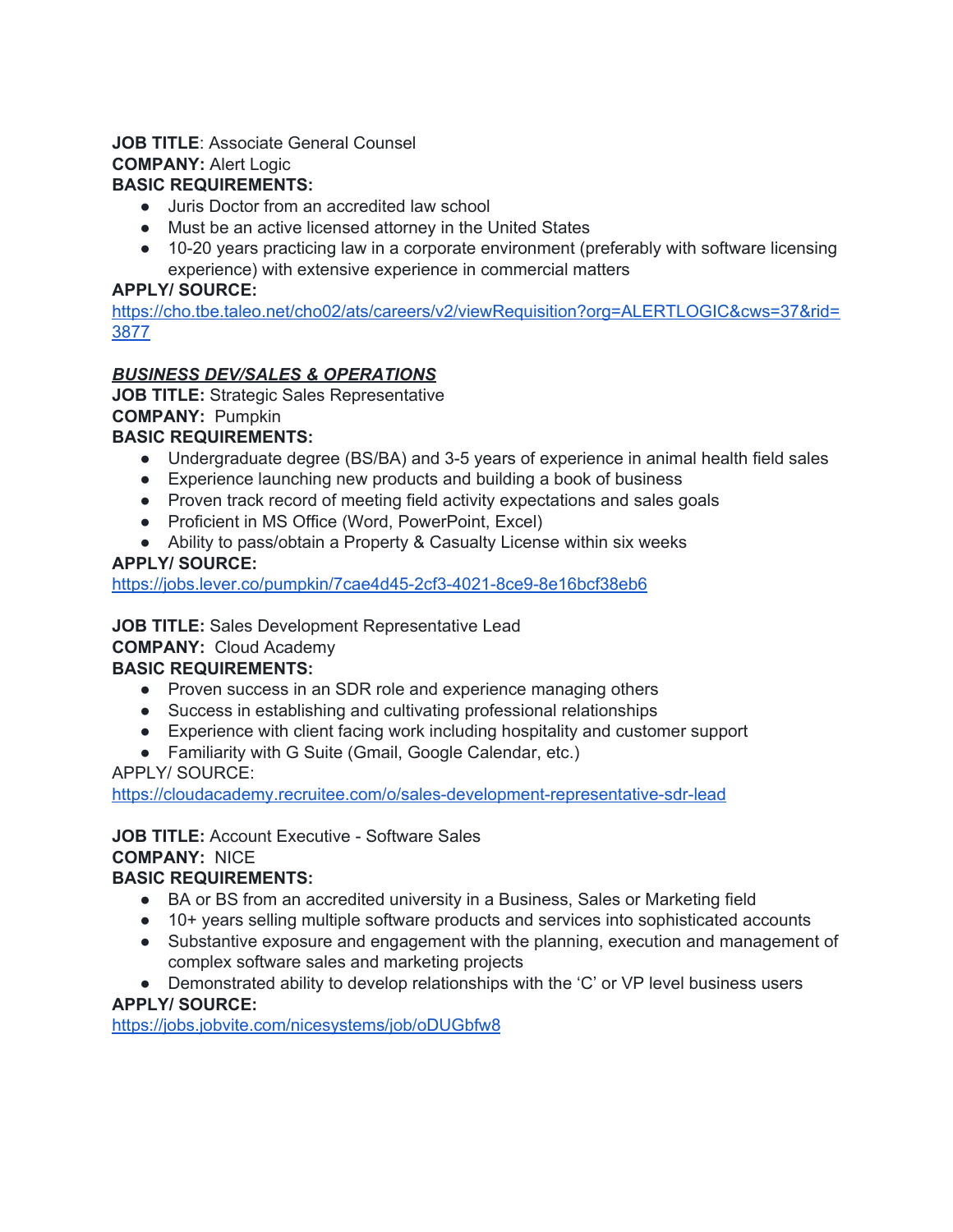### **JOB TITLE:** Enterprise Account Executive **COMPANY:** D2iQ

### **BASIC REQUIREMENTS:**

- 5+ years outstanding proven sales track record in the area of high-end enterprise data/datacenter platform software
- General knowledge and interest in Big Data, IoT and data center technology landscape
- Familiarity with the open source ecosystem and the container landscape is a huge plus

### **APPLY/ SOURCE:**

[https://boards.greenhouse.io/d2iq/jobs/2089821?gh\\_jid=2089821](https://boards.greenhouse.io/d2iq/jobs/2089821?gh_jid=2089821)

#### **JOB TITLE:** Director, Payer Sales

### **COMPANY:** MedeAnalytics

#### **BASIC REQUIREMENTS:**

- 10+ years of related experience
- Bachelor's degree or equivalent experience, MBA preferred
- Proven track record in achieving and exceeding annual quota
- Experience working for healthcare analytics software company is preferred

### **APPLY/ SOURCE:**

[https://medeanalytics.com/job-board/?gh\\_jid=4580523002](https://medeanalytics.com/job-board/?gh_jid=4580523002)

**JOB TITLE:** Sales Operations Specialist

#### **COMPANY:** Redox

### **BASIC REQUIREMENTS:**

- 1-3 years of experience supporting or in a sales organization
- Understanding of sales processes and sales reporting and analytics experience
- Salesforce (or other CRM) experience a plus, but not required
- Proficiency in MS Office and Google Apps Suite

### **APPLY/ SOURCE:**

<https://jobs.lever.co/redoxengine/6566c102-6319-461a-aa80-c5a5a4669677>

### **JOB TITLE:** Sales Operations Analyst

### **COMPANY:** Happify Health

### **BASIC REQUIREMENTS:**

- 5+ years of experience in sales/marketing operations and/or business systems
- Analytical and ability to extract key business insights through data analysis
- Proven Salesforce.com subject matter expert
- Experience with visual analysis applications and sales intelligence software
- Advanced Excel skills with a strong understanding of Marketing Automation Software, Salesforce, other CRM applications, and email marketing strategies

### **APPLY/ SOURCE:**

<https://boards.greenhouse.io/happifyhealth/jobs/4655825002>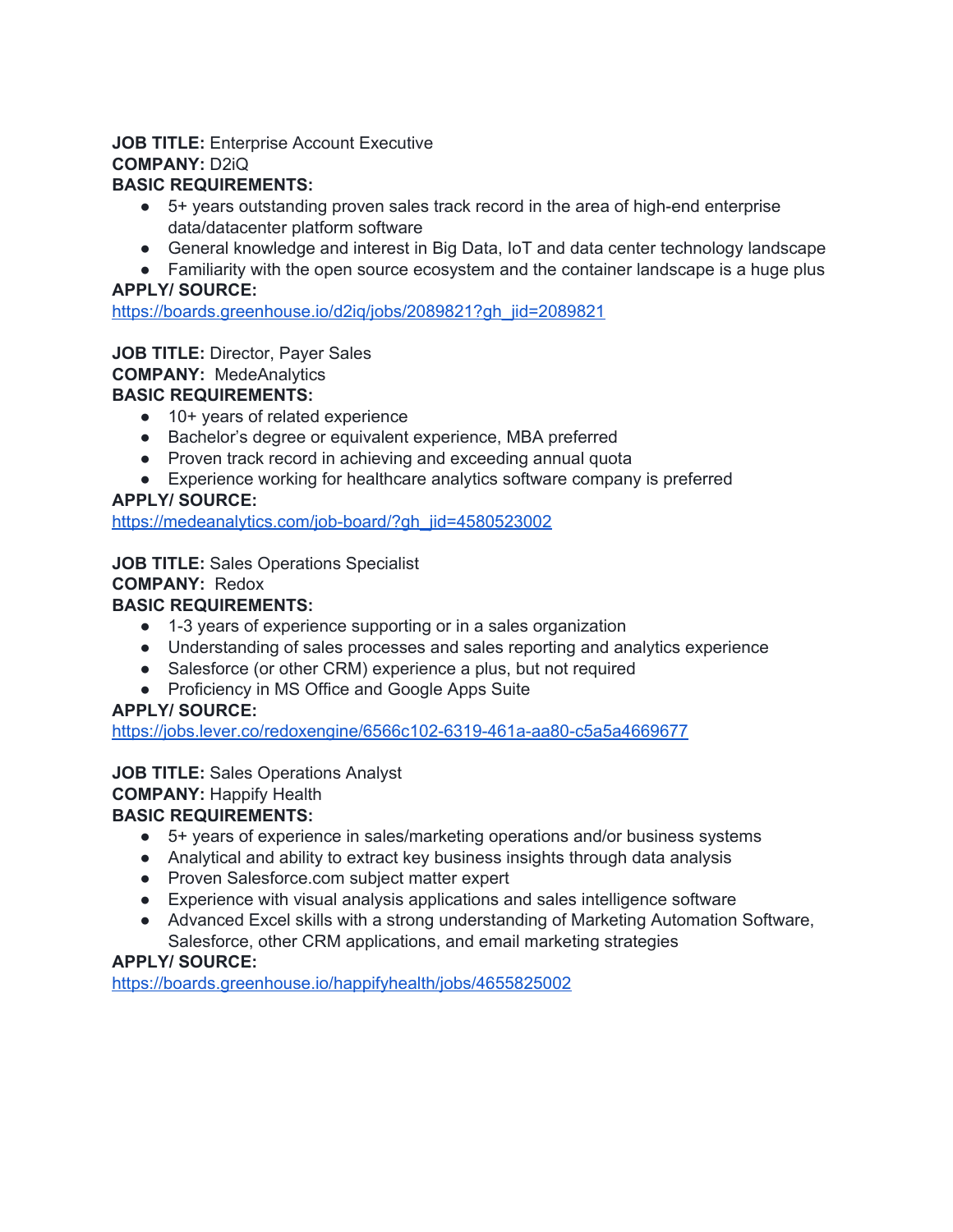#### **JOB TITLE:** Sales Operations Specialist **COMPANY:** Redox

### **BASIC REQUIREMENTS:**

- 1-3 years of experience supporting or in a sales organization
- Understanding of sales processes and sales reporting and analytics experience
- Salesforce (or other CRM) experience a plus, but not required
- Proficiency in MS Office and Google Apps Suite

### **APPLY/ SOURCE:**

<https://jobs.lever.co/redoxengine/6566c102-6319-461a-aa80-c5a5a4669677>

### *CUSTOMER SERVICE & VIRTUAL ASSISTANT*

**JOB TITLE:** Creative Support Agent **COMPANY:** Podia

### **BASIC REQUIREMENTS:**

- Really, really, really good writing skills, who can rewrite this bullet to make it sound better
- Tech skillz. Ideally, you've worked in a SaaS company and can take screenshots and record videos for customers like a boss
- Support experience. You know what it takes to make customers happier than they were before they met you
- Availability from 10am 6pm ET M F. You'll also be asked to check in on support emails every few weekends

### **APPLY/SOURCE:**

<https://apply.workable.com/podia/j/6D43B66FE9/>

### **JOB TITLE:** Technical Customer Support Representative

# **COMPANY:** Brightree

### **BASIC REQUIREMENTS:**

- Bachelor's degree strongly preferred
- Minimum 2 years of experience in a customer support environment.
- Knowledge of customer support best practices.
- HME, Home health or healthcare administrative experience preferred

### **APPLY/SOURCE:**

[https://resmed.wd3.myworkdayjobs.com/en-US/Brightree\\_External\\_Careers/job/US-Brightree-R](https://resmed.wd3.myworkdayjobs.com/en-US/Brightree_External_Careers/job/US-Brightree-Remote-Workforce/Technical-Customer-Support-Representative---HME_JR_001486-2) [emote-Workforce/Technical-Customer-Support-Representative---HME\\_JR\\_001486-2](https://resmed.wd3.myworkdayjobs.com/en-US/Brightree_External_Careers/job/US-Brightree-Remote-Workforce/Technical-Customer-Support-Representative---HME_JR_001486-2)

### **JOB TITLE:** Customer Success Representative (Entry-Level)

### **COMPANY:** Code Combat

### **BASIC REQUIREMENTS:**

- Entry-level to one year of experience in a customer-facing role or as a teacher
- Passionate about building trusting, delightful relationships with customers and stakeholders
- Extremely comfortable on the phone while maintaining a personable conversation
- Exceptional listener who can identify customers' underlying problems

### **APPLY/SOURCE:**

[https://jobs.lever.co/codecombat/972468f7-1922-430f-9665-169e23020162?lever-origin=applied](https://jobs.lever.co/codecombat/972468f7-1922-430f-9665-169e23020162?lever-origin=applied&lever-source%5B%5D=CodeCombat) [&lever-source%5B%5D=CodeCombat](https://jobs.lever.co/codecombat/972468f7-1922-430f-9665-169e23020162?lever-origin=applied&lever-source%5B%5D=CodeCombat)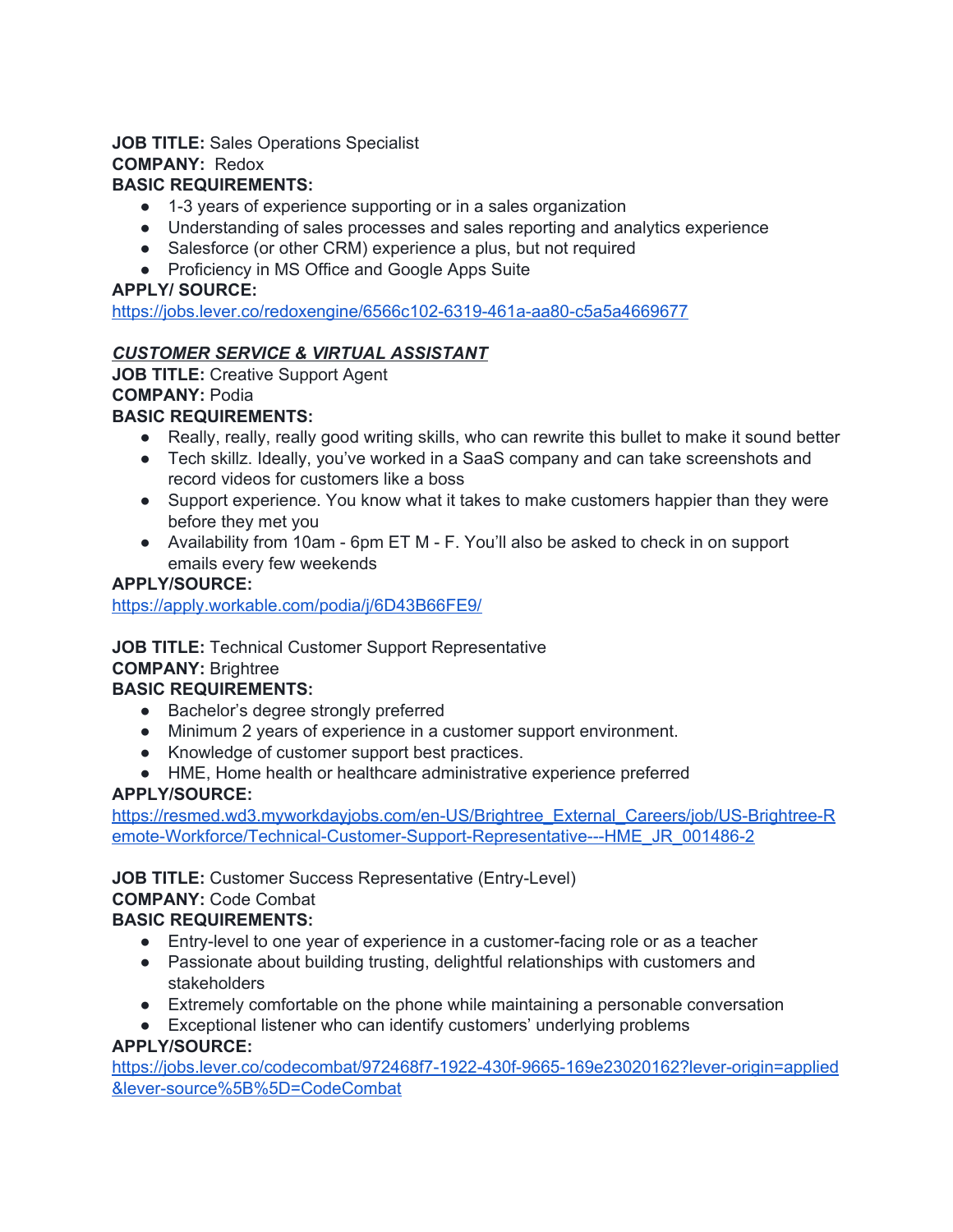### **JOB TITLE:** (VirtForce Job Board) Executive Assistant (Part-Time) **COMPANY:** Boldly

### **BASIC REQUIREMENTS:**

- A minimum of 7 years experience in a role related to administration and executive assistance.
- Ability to multi-task and prioritize work as needed.
- Excellent time management skills.
- Knowledge of online tools and software.

### **APPLY/SOURCE:**

<https://jobs.virtforce.us/job/boldly-3-executive-assistant/>

#### **JOB TITLE:** Admin Lead **COMPANY:** CoffeeMeetsBagel **BASIC REQUIREMENTS:**

- 2+ years work experience
- Experience working with multiple people at once in a fast paced, high pressure environment
- Demonstrated ability to absorb new information and learn things quickly

### **APPLY/SOURCE:**

<https://www.zerofasting.com/careers/customer-support-representative/>

### *EDUCATION & TRAINING*

**JOB TITLE:** Academic Coach **COMPANY:** Northcentral University

### **BASIC REQUIREMENTS:**

- Doctoral degree in a relevant field from a regionally accredited institution.
- Demonstrated success working with non-traditional (adult) students required.
- Tutoring or academic coaching certification or evidence of university teaching excellence required.
- Previous success in tutoring, academic coaching, or teaching written communication required.

### **APPLY/SOURCE:**

<https://www.ncu.edu/careers?p=job%2Fo9Mlcfwc>

**JOB TITLE**: Instructional Designer (Freelance) **COMPANY:** CoreAxis

### **BASIC REQUIREMENTS:**

- 6-9 years' experience in a training capacity involving curriculum design and development
- BS or MS degree in Instructional Design, Education or Management.
- Demonstrated ability in using Adobe Captivate or similar eLearning development tool (Storyline, Camtasia).
- Proficiency using Adobe Photoshop for graphics editing.

### **APPLY/SOURCE:**

[https://hire.withgoogle.com/public/jobs/coreaxiscom/view/P\\_AAAAAADAAADHAynuy1ktlg](https://hire.withgoogle.com/public/jobs/coreaxiscom/view/P_AAAAAADAAADHAynuy1ktlg)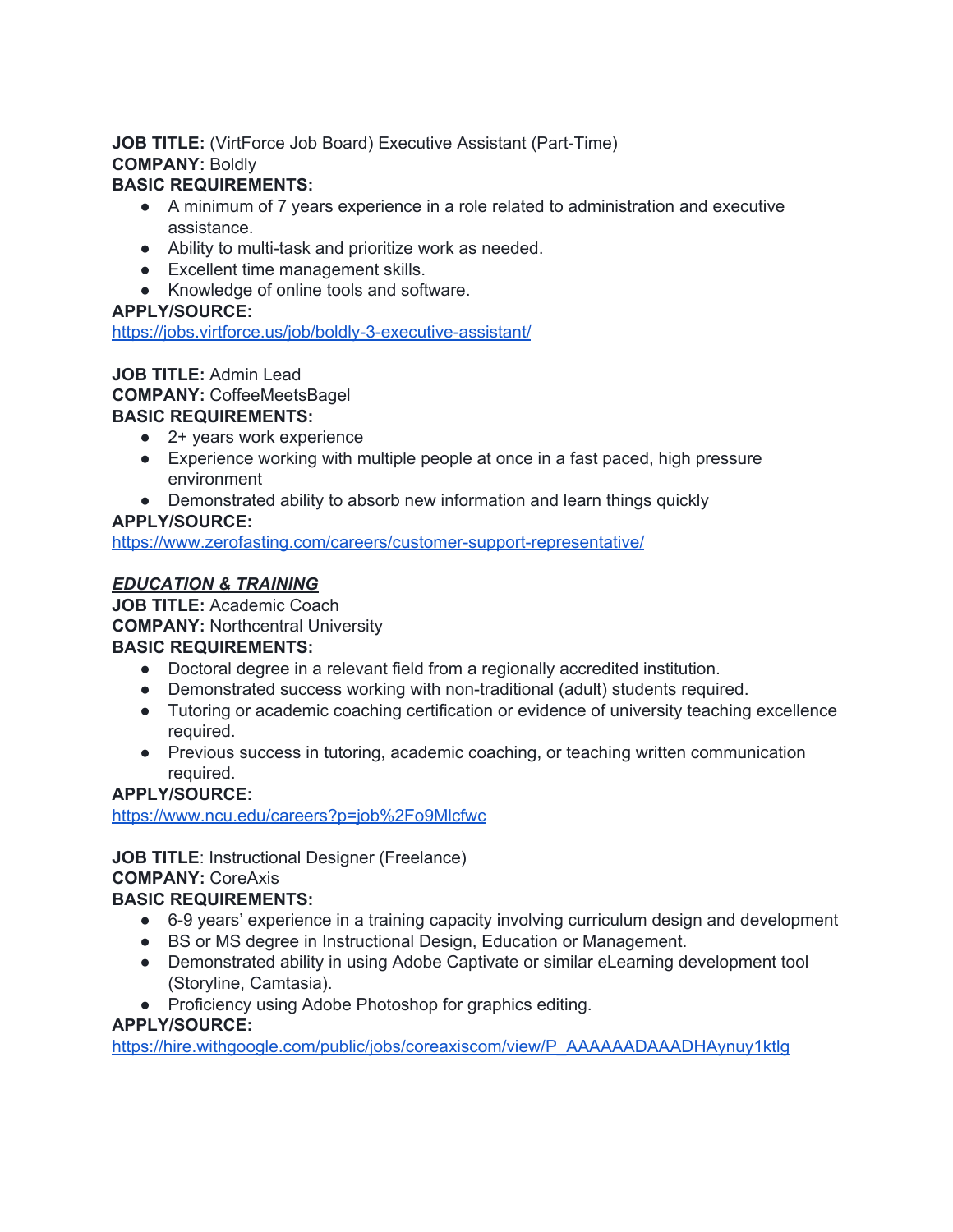### **JOB TITLE:** (VirtForce Job Board)Virtual High School Teacher **COMPANY:**

### **BASIC REQUIREMENTS:**

- An Active Teaching Certification in at least one state.
- Schedule flexibility
- Team Players willing to sub for other teachers
- Adaptive thinkers ready to problem solve technology issues on demand

### **APPLY/SOURCE:**

<https://jobs.virtforce.us/job/virtual-high-school-teacher-2/>

**JOB TITLE:** Adjunct-Early Adolescent and Adolescent Psychology-College of Ed **COMPANY:** Grand Canyon University

### **BASIC REQUIREMENTS:**

- Minimum: Masters in Education or Masters in Secondary Education or Masters in Curriculum in Instruction or Masters in Literacy or Masters in Reading or related field.
- Valid state teacher certification in elementary education

### **APPLY/SOURCE:**

[https://jobs.gcu.edu/adjunct-early-adolescent-and-adolescent-psychology-online-college-of-educ](https://jobs.gcu.edu/adjunct-early-adolescent-and-adolescent-psychology-online-college-of-education/job/12395153) [ation/job/12395153](https://jobs.gcu.edu/adjunct-early-adolescent-and-adolescent-psychology-online-college-of-education/job/12395153)

**JOB TITLE:** English Content Writer

**COMPANY:** Livingston Research

### **BASIC REQUIREMENTS:**

- Fluent English
- 3rd year of Bachelor program or higher
- Ability to work at least 10 hours per week or more

### **APPLY/SOURCE:**

[https://lr-writers.com/?utm\\_source=Jobspresso&utm\\_campaign=28012020&utm\\_content=Englis](https://lr-writers.com/?utm_source=Jobspresso&utm_campaign=28012020&utm_content=English+content+writer) [h+content+writer](https://lr-writers.com/?utm_source=Jobspresso&utm_campaign=28012020&utm_content=English+content+writer)

### *PUBLIC RELATIONS & COMMUNICATIONS*

**JOB TITLE:** Strategic Climate Change Communications Consultant **COMPANY:** United Nations Development Programme

### **BASIC REQUIREMENTS:**

- A minimum of 10 years of professional experience working in strategic communications and behavior change for global organizations, including the private sector and UN entities or other intergovernmental organizations (Max 20 points);
- Professional experience in climate change communications (15 points);
- Demonstrated experience in writing articles in English (please attach or provide a link for 2 samples of previous communication products and 2 writing samples, e.g. website articles, news articles, case studies or press release) (Max: 20 points);
- Experience working in UNDP/UN or an international organization and knowledge of UNDP policies, procedures and practices is an advantage (Max 5 points).;

### **APPLY/SOURCE:**

[https://jobs.undp.org/cj\\_view\\_job.cfm?cur\\_job\\_id=90476](https://jobs.undp.org/cj_view_job.cfm?cur_job_id=90476)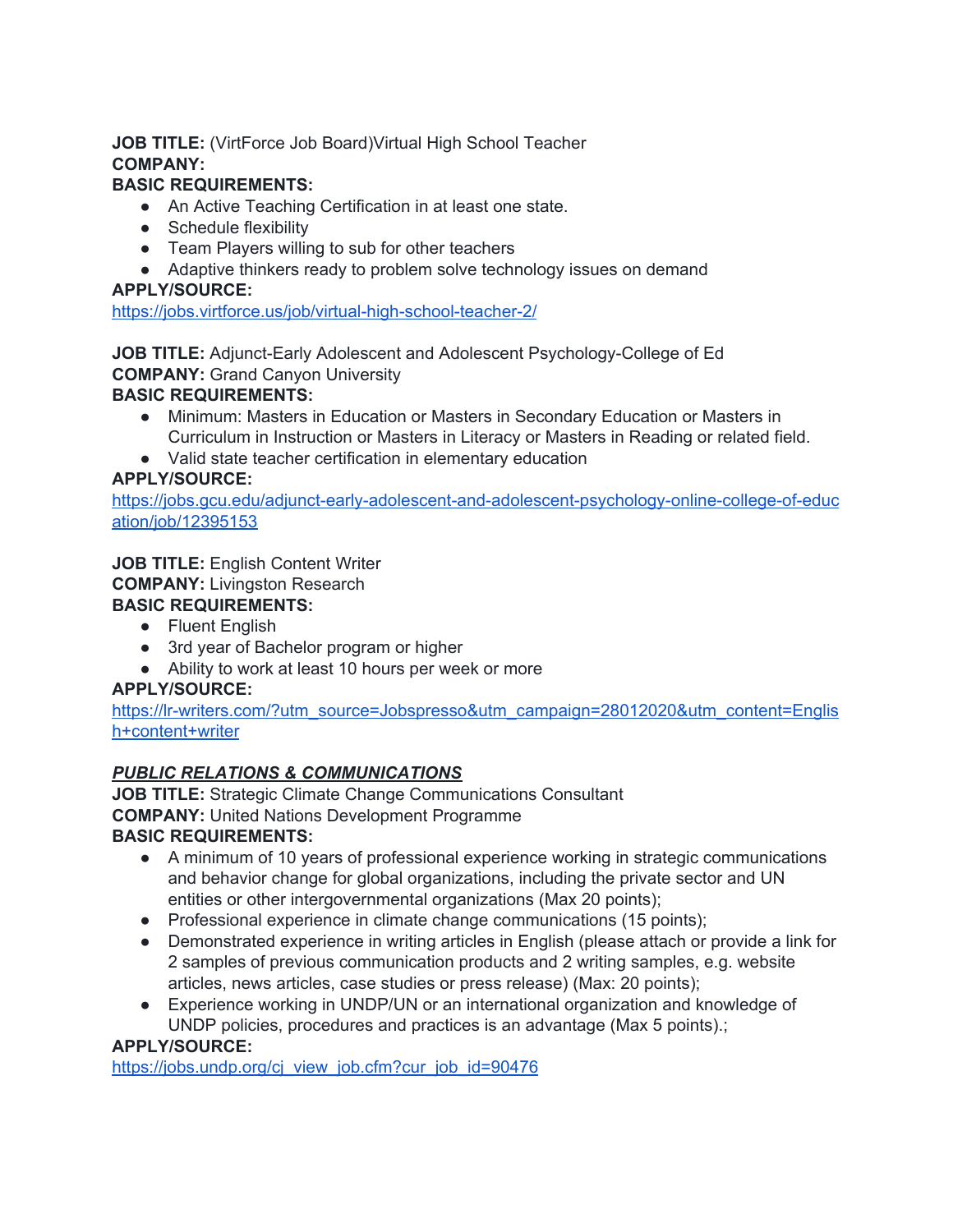**JOB TITLE:** Marketing Communications Manager

**COMPANY:** Philips Healthcare Transformation Services (HTS)

### **BASIC REQUIREMENTS:**

- University degree in Marketing, product PR (Bachelor Degree) or equivalent
- 7+ years of experience in in communicating with multiple, diverse stakeholder groups, with proven track record in media relations
- Excellent oral and written skills
- Proven track record in creating/orchestrating marketing assets (including case studies, articles and white papers) and managing integrated campaigns for a senior healthcare professional audience
- Experience with event support/organization of both large tradeshows and smaller bespoke events

### **APPLY/SOURCE:**

[https://jobs.philips.com/united-states-of-america-home-based-ma/marketing-communications-m](https://jobs.philips.com/united-states-of-america-home-based-ma/marketing-communications-manager/96BFBF1E8A974B9E816097944C4FBE74/job/) [anager/96BFBF1E8A974B9E816097944C4FBE74/job/](https://jobs.philips.com/united-states-of-america-home-based-ma/marketing-communications-manager/96BFBF1E8A974B9E816097944C4FBE74/job/)

**JOB TITLE:** Church Communications Coordinator

# **COMPANY:** Worship Times

### **BASIC REQUIREMENTS:**

- 3-5 years experience working as a Church Communications Coordinator / Director in a mainline protestant church
- WordPress experience
- A work space with internet that can handle video conferences and VoIP
- Highly organized and self motivated
- Experience writing, editing and proofreading with demonstrated mastery of grammar, punctuation and AP Style

### **APPLY/SOURCE:**

[https://www.indeed.com/jobs?q=marketing&l=remote&fromage=last&advn=5071534665855250](https://www.indeed.com/jobs?q=marketing&l=remote&fromage=last&advn=5071534665855250&vjk=acba2634bc82a6bd) [&vjk=acba2634bc82a6bd](https://www.indeed.com/jobs?q=marketing&l=remote&fromage=last&advn=5071534665855250&vjk=acba2634bc82a6bd)

**JOB TITLE:** Senior Manager Communications

# **COMPANY:** Thorn

### **BASIC REQUIREMENTS:**

- An unwavering commitment to putting the children we serve at the center of everything you do.
- 10+ years of communications expertise with the ability to quickly learn new issues and industries.
- Proven record of success in developing and executing 360-degree communications strategies.
- Proven solid relationships with major press outlets including print, digital and broadcast media.
- Ability to communicate complex subjects in a simple, accessible, compelling manner.

**APPLY/SOURCE:** [https://www.thorn.org/careers/application/?gh\\_jid=4571862002](https://www.thorn.org/careers/application/?gh_jid=4571862002)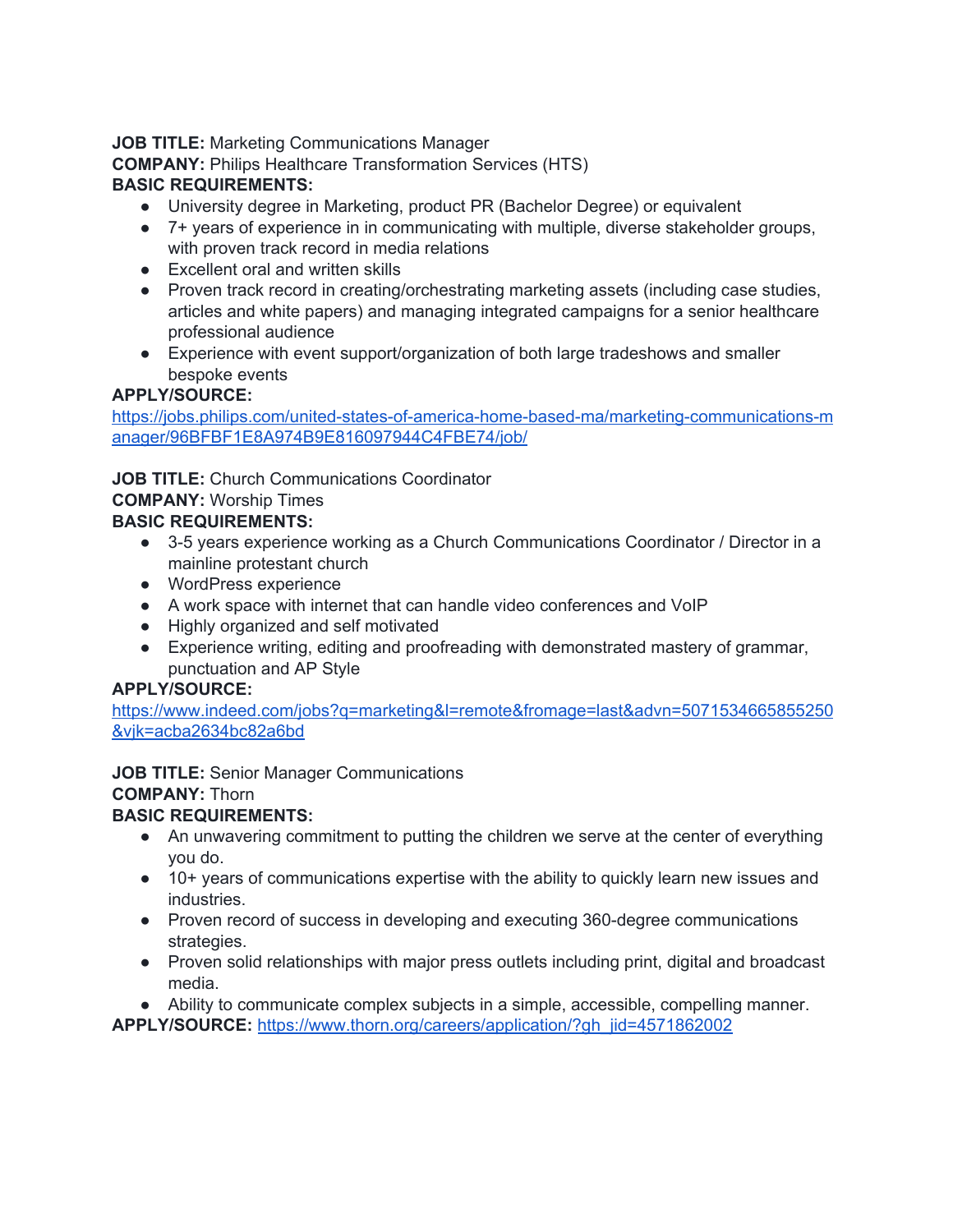### *HEALTH, MEDICAL & HUMAN SERVICES*

**JOB TITLE:** Clinical Research Associate **COMPANY:** Syneos

### **BASIC REQUIREMENTS:**

- Bachelor's degree or RN in a related field or equivalent combination of education, training and experience
- Knowledge of Good Clinical Practice/ICH Guidelines and other applicable regulatory requirements
- Must demonstrate good computer skills and be able to embrace new technologies
- Excellent communication, presentation and interpersonal skills. Basic level of critical thinking skills expected.
- Ability to manage required travel of up to 75% on a regular basis

### **APPLY/ SOURCE:**

[https://incresearch.taleo.net/careersection/ex/jobdetail.ftl?job=20001783&tz=GMT%2B09%3A0](https://incresearch.taleo.net/careersection/ex/jobdetail.ftl?job=20001783&tz=GMT%2B09%3A00&tzname=Asia%2FTokyo) [0&tzname=Asia%2FTokyo](https://incresearch.taleo.net/careersection/ex/jobdetail.ftl?job=20001783&tz=GMT%2B09%3A00&tzname=Asia%2FTokyo)

# **JOB TITLE:** Clin Ops Lead

### **COMPANY:** Syneos

### **BASIC REQUIREMENTS:**

- Bachelor's degree or RN in a related field or equivalent combination of education, training and experience
- Demonstrated ability to lead and align teams in the achievement of project milestones, demonstrated capability of working in an international environment.
- Knowledge of basic clinical project financial principles
- Knowledge of Good Clinical Practice/ICH Guidelines and other applicable regulatory requirements
- Must demonstrate good computer skills

### APPLY/ SOURCE:

[https://syneoshealth.taleo.net/careersection/ex/jobdetail.ftl?job=20001236&tz=GMT%2B09%3A](https://syneoshealth.taleo.net/careersection/ex/jobdetail.ftl?job=20001236&tz=GMT%2B09%3A00&tzname=Asia%2FTokyo) [00&tzname=Asia%2FTokyo](https://syneoshealth.taleo.net/careersection/ex/jobdetail.ftl?job=20001236&tz=GMT%2B09%3A00&tzname=Asia%2FTokyo)

**JOB TITLE:** Home Based RN Care Coordinator

### **COMPANY:** Wellbox

### **BASIC REQUIREMENTS:**

- Registered Nurse with current active license in state of residency
- Understand health care goals associated with chronic disease management provided by practice
- Ability to provide prevention and intervention for multiple disease conditions through motivational coaching
- Experience using Electronic Health Records

### **APPLY/ SOURCE:**

<https://cho.tbe.taleo.net/cho01/ats/careers/v2/viewRequisition?org=WELLINC&cws=40&rid=3>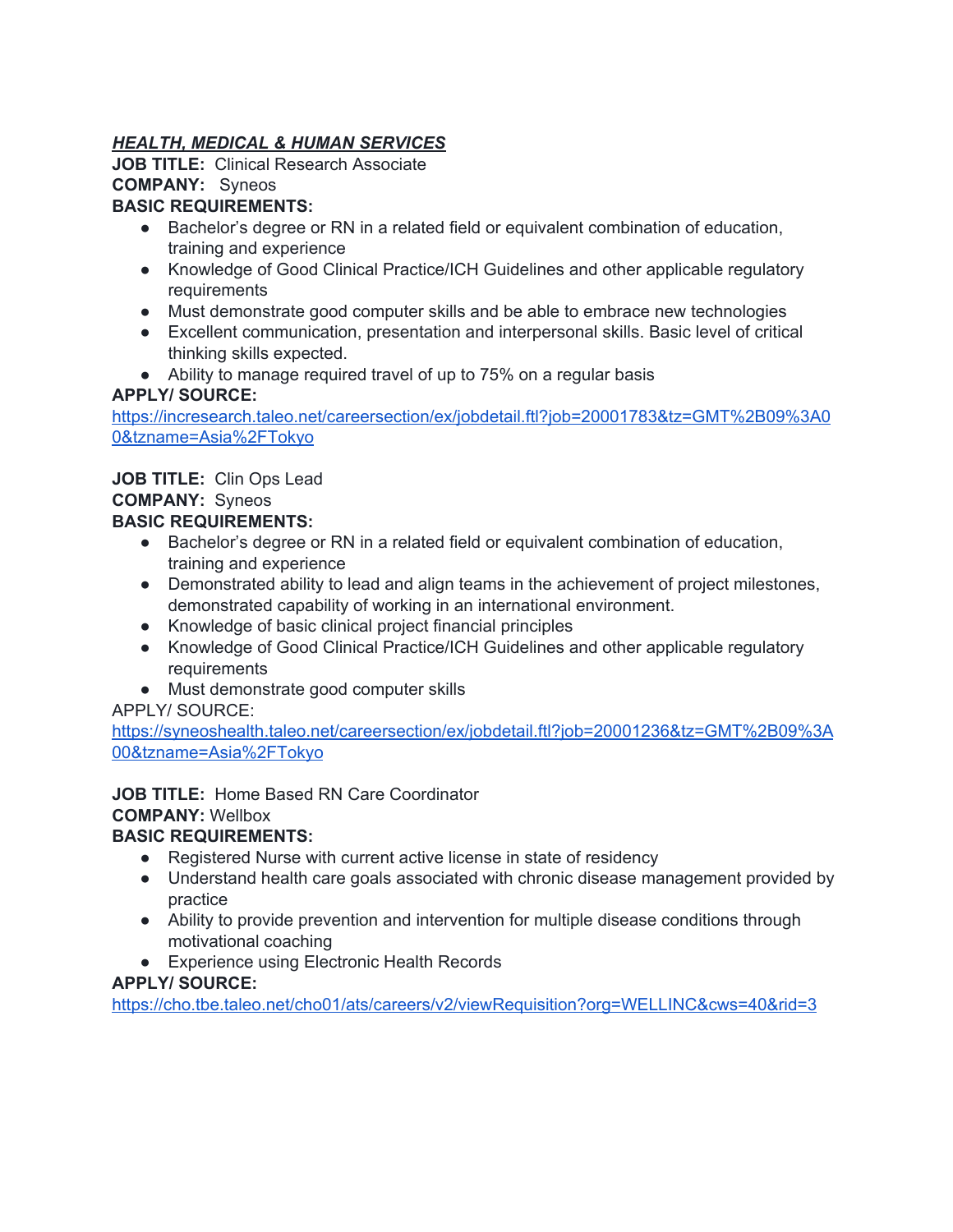#### **JOB TITLE:** Medical Billing Manager **COMPANY:** Trubridge

### **BASIC REQUIREMENTS:**

- High school graduate or GED equivalent
- Associates or Bachelor's Degree preferred
- 5 years previous hospital billing experience
- 2 years Medicare hospital billing experience preferred
- Working knowledge of insurance regulations, procedure and diagnosis coding and automated insurance billing

### **APPLY/ SOURCE:**

[https://www.appone.com/MainInfoReq.asp?R\\_ID=2919836&B\\_ID=83&fid=1&Adid=0&ssbgcolor](https://www.appone.com/MainInfoReq.asp?R_ID=2919836&B_ID=83&fid=1&Adid=0&ssbgcolor=273A5B&SearchScreenID=11525&CountryID=3&LanguageID=2) [=273A5B&SearchScreenID=11525&CountryID=3&LanguageID=2](https://www.appone.com/MainInfoReq.asp?R_ID=2919836&B_ID=83&fid=1&Adid=0&ssbgcolor=273A5B&SearchScreenID=11525&CountryID=3&LanguageID=2)

**JOB TITLE:** Post Acute Care Analytics Program Manager

### **COMPANY:** Dignity Health

### **BASIC REQUIREMENTS:**

- 3-5 years healthcare analytics required
- Bachelor's degree in healthcare, business management, healthcare analytics, information systems or other relevant field.
- In depth knowledge of Microsoft Excel; including Power Pivot and Power Query Add ins.
- Experience with Tableau or other Business Insight or Data Visualization tool.

### **APPLY/ SOURCE:**

[https://careers-dignityhealth.icims.com/jobs/103333/post-acute-care-analytics-program-manager](https://careers-dignityhealth.icims.com/jobs/103333/post-acute-care-analytics-program-manager--%28remote-opportunity%29/job?mobile=false&width=1129&height=500&bga=true&needsRedirect=false&jan1offset=540&jun1offset=540) [--%28remote-opportunity%29/job?mobile=false&width=1129&height=500&bga=true&needsRedi](https://careers-dignityhealth.icims.com/jobs/103333/post-acute-care-analytics-program-manager--%28remote-opportunity%29/job?mobile=false&width=1129&height=500&bga=true&needsRedirect=false&jan1offset=540&jun1offset=540) [rect=false&jan1offset=540&jun1offset=540](https://careers-dignityhealth.icims.com/jobs/103333/post-acute-care-analytics-program-manager--%28remote-opportunity%29/job?mobile=false&width=1129&height=500&bga=true&needsRedirect=false&jan1offset=540&jun1offset=540)

**JOB TITLE:** Coding Consultant Inpatient 3 **COMPANY:** CIOX

### **BASIC REQUIREMENTS:**

- Associate or Bachelor' degree from AHIMA certified HIM Program or Nursing Program or completion of certificate program with CCS preferred.
- Ability to communicate effectively in the English language.
- A minimum of 1-5 years of coding experience in a hospital and/or coding consulting role.
- Experience in computerized encoding and abstracting software.
- Required to take and pass annual Introductory HIPAA examination and other assigned testing to be given

### **APPLY/ SOURCE:**

[https://careers-cioxhealth.icims.com/jobs/12521/coding-consultant-inpatient-3/job?mobile=false](https://careers-cioxhealth.icims.com/jobs/12521/coding-consultant-inpatient-3/job?mobile=false&width=1018&height=500&bga=true&needsRedirect=false&jan1offset=540&jun1offset=540) [&width=1018&height=500&bga=true&needsRedirect=false&jan1offset=540&jun1offset=540](https://careers-cioxhealth.icims.com/jobs/12521/coding-consultant-inpatient-3/job?mobile=false&width=1018&height=500&bga=true&needsRedirect=false&jan1offset=540&jun1offset=540)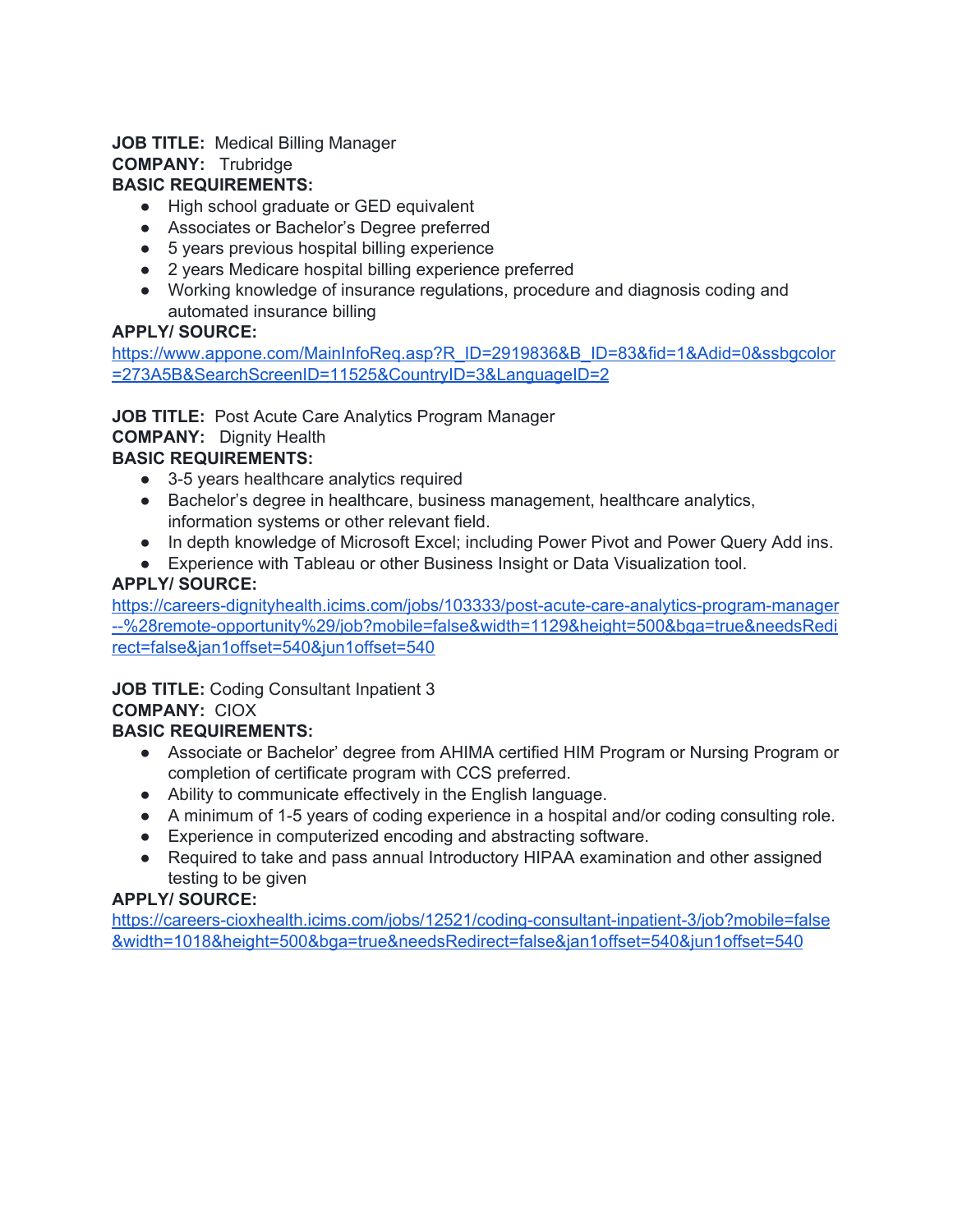#### **JOB TITLE:** Coding Consultant Outpatient **COMPANY:** CIOX

### **BASIC REQUIREMENTS:**

- Associate or Bachelor' degree from AHIMA certified HIM Program or Nursing Program or completion of certificate program with CCS, CPC or CCSP.
- Must be able to communicate effectively in the English language.
- One to five years of coding experience in a hospital and/or coding consulting role.
- Experience in computerized encoding and abstracting software
- Passing annual Introductory HIPAA examination and other assigned testing to be given annually in accordance with employee review

### **APPLY/ SOURCE:**

<https://careers-cioxhealth.icims.com/jobs/12499/coding-consultant-outpatient/job>

### *ENTRY LEVEL/ADMIN*

**JOB TITLE:** Staff Editor **COMPANY:** Kotaku **BASIC REQUIREMENTS:**

- Have an interest in working with writers;
- Be comfortable editing copy quickly and cleanly;
- Be able to manage editing short-term and long-term stories;

**APPLY/SOURCE:** [https://gizmodo.com/careers/job/2035770?gh\\_jid=2035770](https://gizmodo.com/careers/job/2035770?gh_jid=2035770)

**JOB TITLE:** Customer Success Representative **COMPANY:** CodeCombat

### **BASIC REQUIREMENTS:**

- Entry-level to one year of experience in a customer-facing role or as a teacher
- Passionate about building trusting, delightful relationships with customers and stakeholders
- Extremely comfortable on the phone while maintaining a personable conversation
- Exceptional listener who can identify customers' underlying problems

**APPLY/SOURCE:** <https://jobs.lever.co/codecombat/972468f7-1922-430f-9665-169e23020162>

**JOB TITLE:** Customer Success Specialist

### **COMPANY:** Apollo

### **BASIC REQUIREMENTS:**

- 1 year professional experience. (Entry-level applicants welcome)
- Preferably Account Executive, Business Development, Strategic Partnerships, Consulting, Account Manager, Project Manager at Saas go-to-market company or Customer Success Manager at SaaS go to market company.
- [Nice to have] Previous Sales Experience
- Self-starter, entrepreneurial, hungry, passionate and tech-savvy

### **APPLY/SOURCE:**

[https://jobs.lever.co/apollo/dfba765d-98ac-4566-ae92-52981a9ad797/apply?lever-source=Glass](https://jobs.lever.co/apollo/dfba765d-98ac-4566-ae92-52981a9ad797/apply?lever-source=Glassdoor) [door](https://jobs.lever.co/apollo/dfba765d-98ac-4566-ae92-52981a9ad797/apply?lever-source=Glassdoor)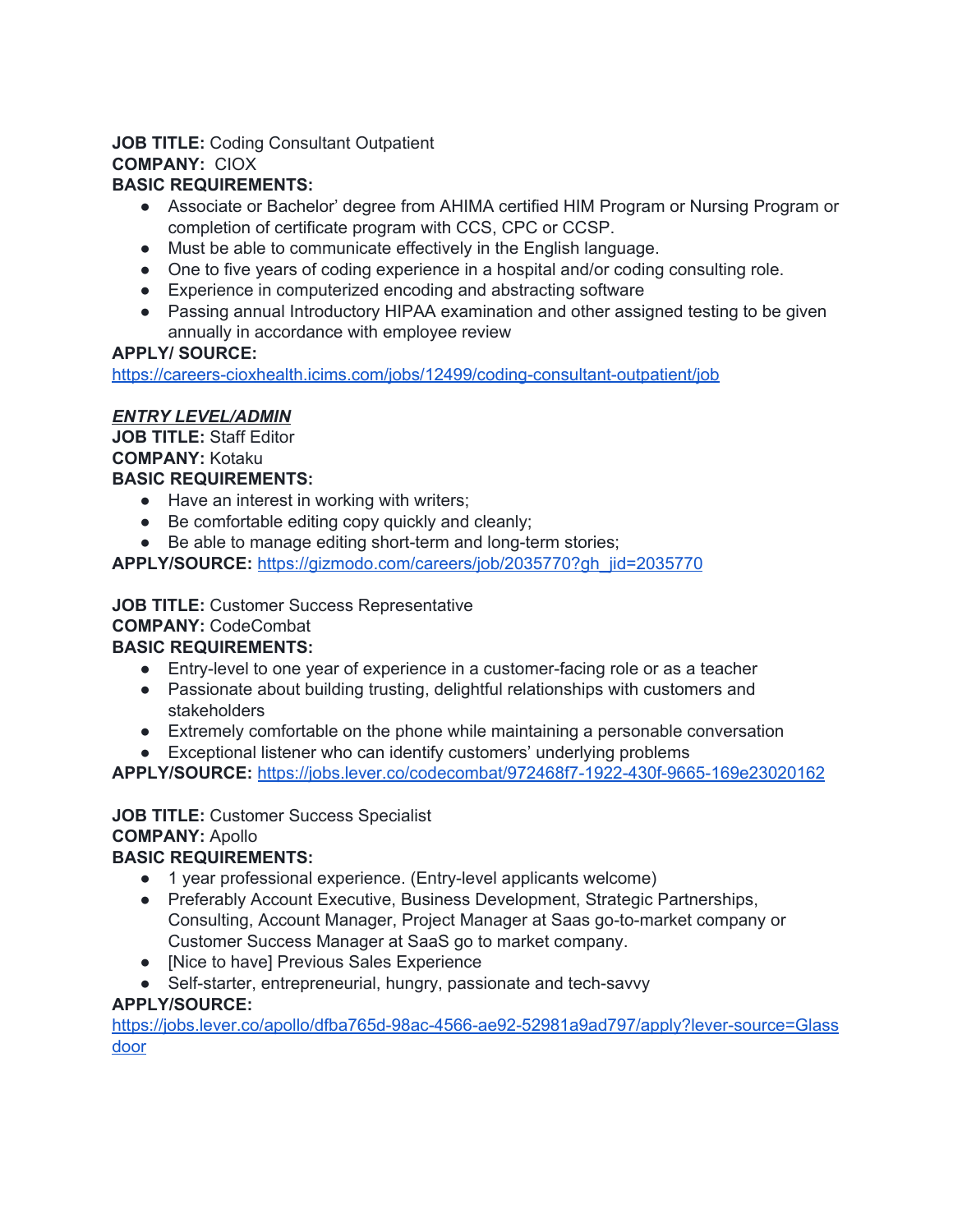### *TRANSCRIPTION/DATA ENTRY*

**JOB TITLE:** Transcriptionist/Business Transcriptionist **COMPANY:** AlphaSights

#### **BASIC REQUIREMENTS:**

- Proven track record of professional transcriptionist experience
- The ability to meet 99% transcription accuracy
- Must have experience transcribing multi-speaker files and adding speaker IDs
- You must have excellent US English grammar skills

#### **APPLY/SOURCE:**

[https://www.alphasights.com/careers/open-positions?gh\\_jid=1445822&gh\\_src=22f39c351&regi](https://www.alphasights.com/careers/open-positions?gh_jid=1445822&gh_src=22f39c351®ion=the_americas&experience=All%20Experience%20Levels) [on=the\\_americas&experience=All%20Experience%20Levels](https://www.alphasights.com/careers/open-positions?gh_jid=1445822&gh_src=22f39c351®ion=the_americas&experience=All%20Experience%20Levels)

**JOB TITLE:** Data Entry and Customer Support

# **COMPANY:** Doximity

### **BASIC REQUIREMENTS:**

- High school diploma. Technical or junior college a plus.
- 1-2 years customer service experience
- 1-3 years data entry experience
- Experience with CRM or other ticketing system

#### **APPLY/SOURCE:**

[https://workat.doximity.com/positions/?gh\\_jid=1203005](https://workat.doximity.com/positions/?gh_jid=1203005)

#### **JOB TITLE:** Transcriptionist

#### **COMPANY:** Rev

### **BASIC REQUIREMENTS:**

- Sign up and get approved to transcribe. Take a grammar quiz and submit a transcript sample to demonstrate your English language and grammar skills. If you're approved, you can start working right away.
- Choose from available transcription jobs. You'll find hundreds of transcription jobs to choose from. Select jobs you're interested in and work as little or as much as you prefer.
- Get paid weekly via PayPal. As a transcriptionist, you'll get paid every Monday for all audio files transcribed and completed the prior week.

**APPLY/SOURCE:** <https://www.rev.com/freelancers/transcription>

### *HOSPITALITY AND TRAVEL*

**JOB TITLE:** Marketing Events Planner **COMPANY:** Seeq **BASIC REQUIREMENTS:**

- 2-4 years of marketing event coordination experience
- History of successfully completed events
- Must be able to store event materials in your home office and/or nearby storage facility for easy access, and transport materials for shipment

#### **APPLY/SOURCE:**

<https://www.seeq.com/about/careers#op-379709-marketing-events-planner-virtualremote-usa>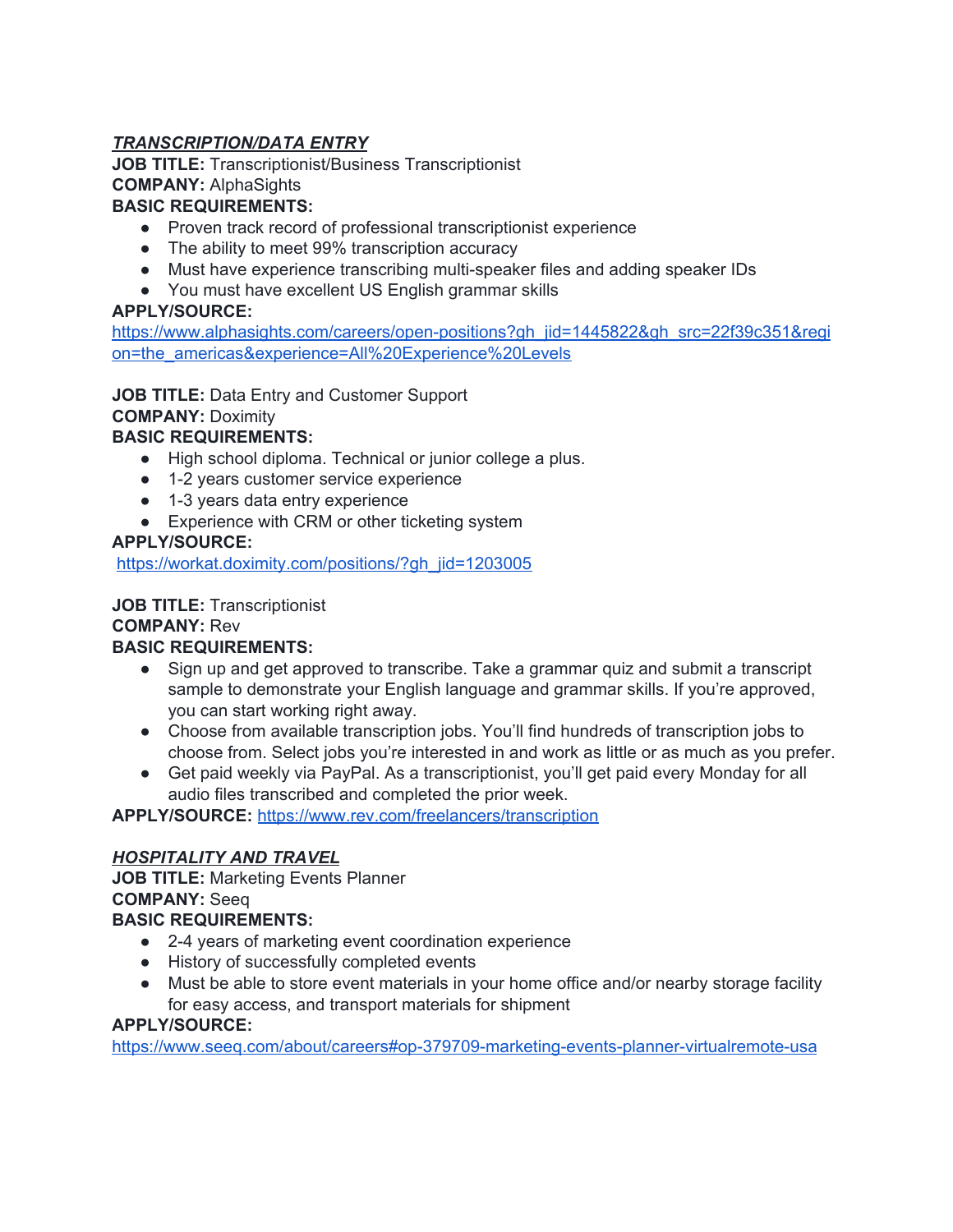# **JOB TITLE:** Account Executive - Travel Management **COMPANY:** BCD Travel

## **BASIC REQUIREMENTS:**

- 2-3 years of experience in the corporate travel industry (Required)
- Knowledge of business analysis and financial acumen
- Proficient with the Internet, Windows and MS Office products
- Communication and interpersonal skills, comfortable interacting with all levels of the organization

#### **APPLY/SOURCE:**

[https://recruiting.adp.com/srccar/public/RTI.home?c=1203101&d=External&rb=???&r=5000580](https://recruiting.adp.com/srccar/public/RTI.home?c=1203101&d=External&rb=???&r=5000580069006#/) [069006#/](https://recruiting.adp.com/srccar/public/RTI.home?c=1203101&d=External&rb=???&r=5000580069006#/)

**JOB TITLE:** Corporate Travel Programme Administrator **COMPANY:** BCD Travel

### **BASIC REQUIREMENTS:**

- Experience in any of the following sectors: travel & hospitality on the supplier side (hotel, airline), corporate travel agency administration, Travel Agent, corporate travel management, vendor/supplier management/procurement, travel data analytics reporting
- Knowledge of Concur Travel online booking tool preferred
- Experience in T&E reporting, processing, and data analysis
- Technology savvy with extensive knowledge of Excel, Word, and PowerPoint

### **APPLY/SOURCE:**

[https://recruiting.adp.com/srccar/public/RTI.home?c=1203101&d=External&rb=???&r=5000577](https://recruiting.adp.com/srccar/public/RTI.home?c=1203101&d=External&rb=???&r=5000577608006#/) [608006#/](https://recruiting.adp.com/srccar/public/RTI.home?c=1203101&d=External&rb=???&r=5000577608006#/)

**JOB TITLE:** Corporate Sabre Travel Advisor **COMPANY:** FROSCH

### **BASIC REQUIREMENTS:**

- At least 5 years recent, native GDS experience on Sabre
- Experience arranging international travel for multiple corporate
- Capability to setup PNR's, ticketing and exchange tickets
- Proficient with Microsoft Office, specifically Outlook

**APPLY/SOURCE:** <https://apply.workable.com/frosch-travel/j/27B8F0C65A/>

#### **JOB TITLE:** Sabre Travel Advisor **COMPANY:** FROSCH **BASIC REQUIREMENTS:**

- Recent, native GDS experience on Sabre is a must: Must be able to process tickets, exchanges update and create profiles
- Previous work experience with a Travel Management Company is required
- Experience with trouble shooting PNR, quality control, ticketing, and technical issues

**APPLY/SOURCE:** <https://apply.workable.com/frosch-travel/j/6B937B6474/>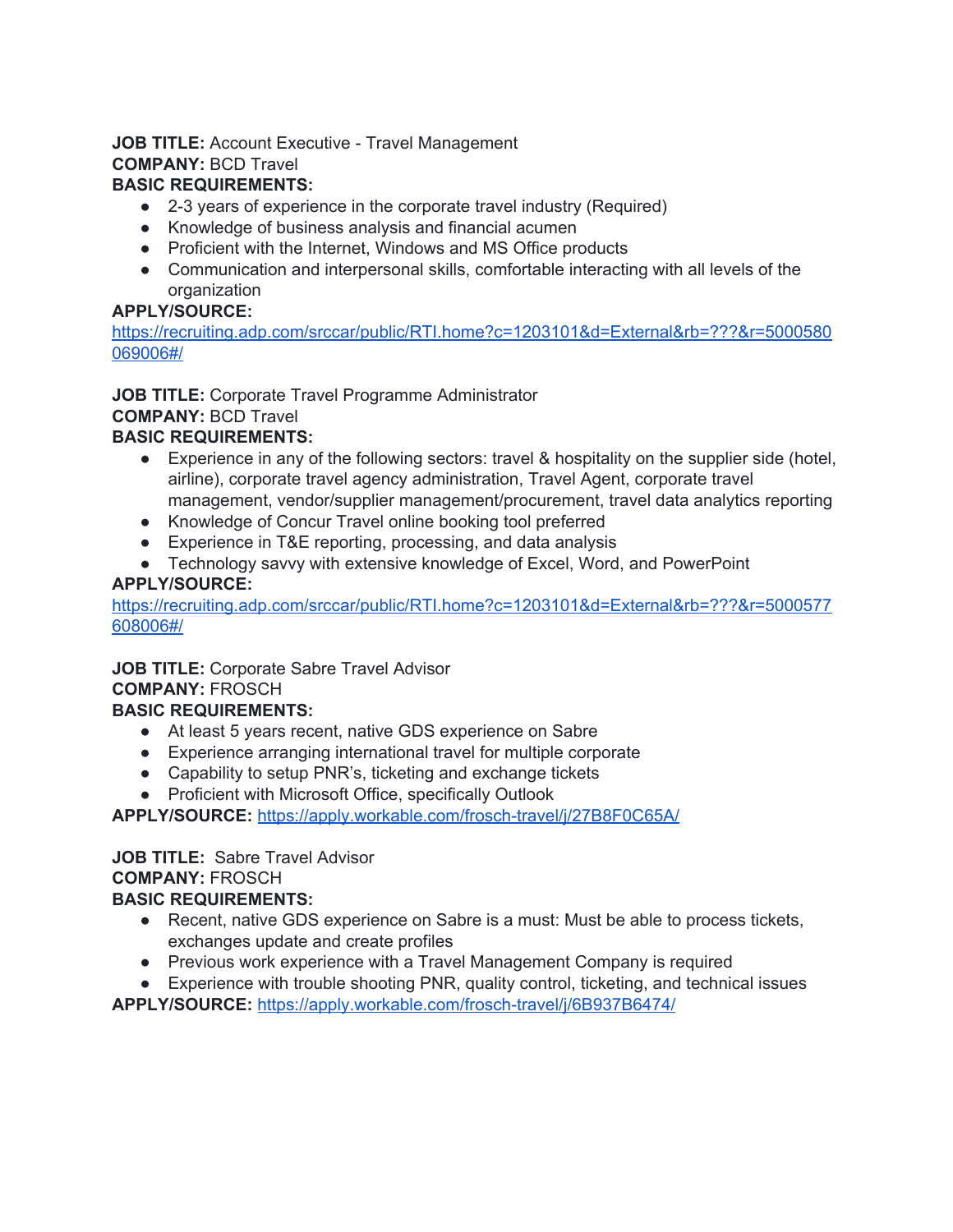# **JOB TITLE:** Events and Experience Manager **COMPANY:** Amazingco

### **BASIC REQUIREMENTS:**

- You've got to be passionate about creating new ways for people to spend their precious free time, and be that person that is always out and about discovering new things to do.
- You need a serious eye for detail and real creativity designing amazing routes takes detail and creativity!
- You need to be able to sell what we're doing to providers, as a core part of the job is signing providers up!

### **APPLY/SOURCE:**

<https://amazingco.breezy.hr/p/adf7e2655b1f-events-and-experience-manager>

**JOB TITLE:** Housekeeping Operations Manager **COMPANY:** Kasa

### **BASIC REQUIREMENTS:**

- You have 2+ years of operations experience
- You have managed a cleaning team or possess other applicable management experience
- You pride yourself on your communication and organizational skills

### **APPLY/SOURCE:**

[https://apply.workable.com/kasaliving/j/799C855F5A/?fbclid=IwAR2p4YggkJxNIGWMpBBVxIqb](https://apply.workable.com/kasaliving/j/799C855F5A/?fbclid=IwAR2p4YggkJxNIGWMpBBVxIqbUVtnp6G1uvvybs8EtCG_UjfC2GJX7QSd1cQ) [UVtnp6G1uvvybs8EtCG\\_UjfC2GJX7QSd1cQ](https://apply.workable.com/kasaliving/j/799C855F5A/?fbclid=IwAR2p4YggkJxNIGWMpBBVxIqbUVtnp6G1uvvybs8EtCG_UjfC2GJX7QSd1cQ)

### **JOB TITLE:** Housekeeper

### **COMPANY:** Kasa

### **BASIC REQUIREMENTS:**

- You have 2+ years of housekeeping experience
- You have managed a cleaning team or worked closely with other housekeeping professionals
- You pride yourself on your communication and organizational skills

### **APPLY/SOURCE:**

[https://apply.workable.com/kasaliving/j/C6A5E1F624/?fbclid=IwAR2I9nMFUnBN4ozvCTsBBnTk](https://apply.workable.com/kasaliving/j/C6A5E1F624/?fbclid=IwAR2I9nMFUnBN4ozvCTsBBnTkVmIe-X5vuYK-cQoEY7eJMMvZNmCKHwxX-TE) [VmIe-X5vuYK-cQoEY7eJMMvZNmCKHwxX-TE](https://apply.workable.com/kasaliving/j/C6A5E1F624/?fbclid=IwAR2I9nMFUnBN4ozvCTsBBnTkVmIe-X5vuYK-cQoEY7eJMMvZNmCKHwxX-TE)

### **JOB TITLE:** Corporate Travel Consultant (W Coast) **COMPANY:** Travel Edge

### **BASIC REQUIREMENTS:**

- If you have over two years of experience in either leisure or corporate travel, we are interested in hearing from you.
- Sabre experience a must.

### **APPLY/SOURCE:**

[https://jobs.smartrecruiters.com/TravelEdge/743999704781924?fbclid=IwAR1Ik17oY2h5x0w9s](https://jobs.smartrecruiters.com/TravelEdge/743999704781924?fbclid=IwAR1Ik17oY2h5x0w9sT_MOtsWkiwsdcqyHChwXt5ljGYPX7V-MZfbY3TXjPw) [T\\_MOtsWkiwsdcqyHChwXt5ljGYPX7V-MZfbY3TXjPw](https://jobs.smartrecruiters.com/TravelEdge/743999704781924?fbclid=IwAR1Ik17oY2h5x0w9sT_MOtsWkiwsdcqyHChwXt5ljGYPX7V-MZfbY3TXjPw)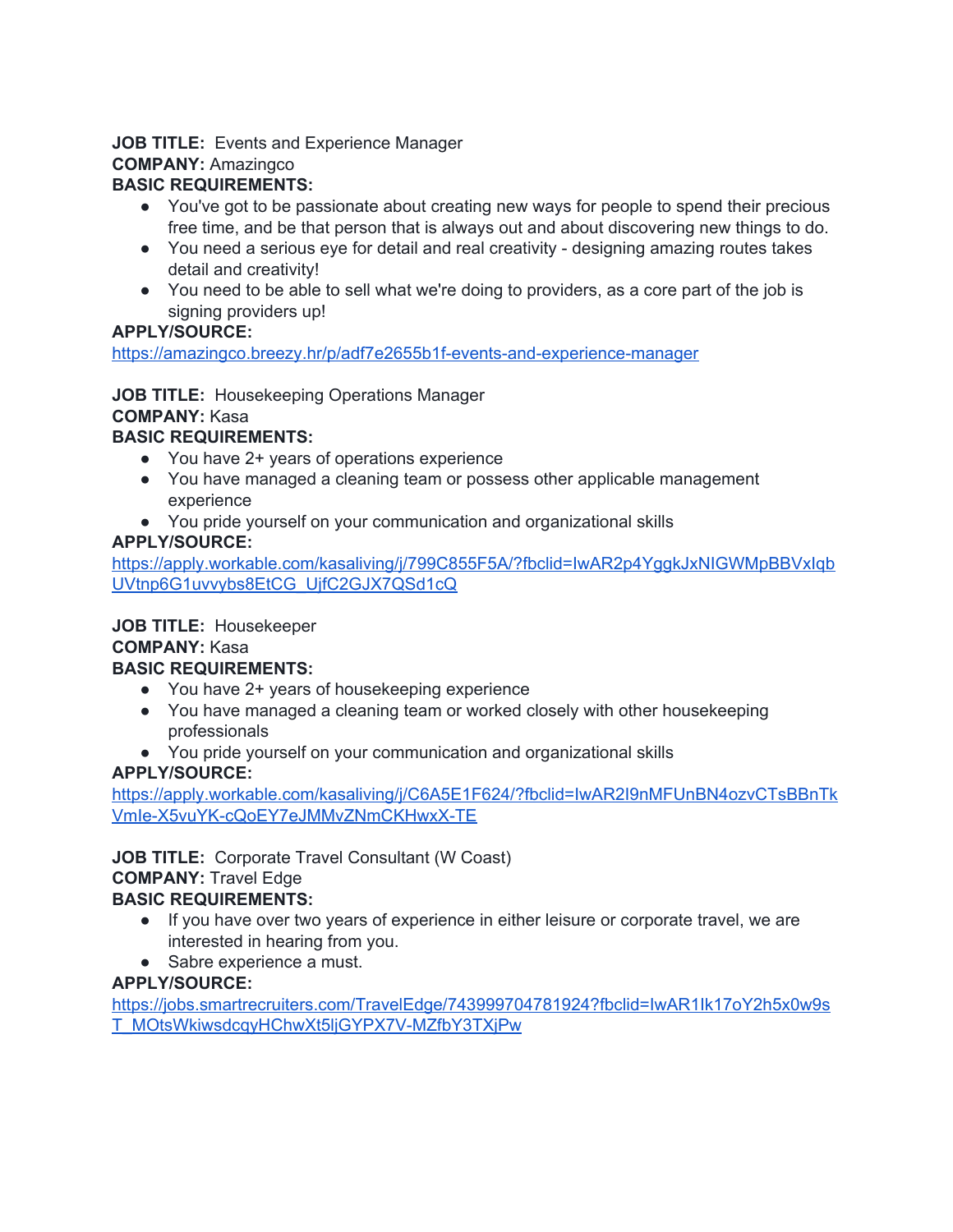### **JOB TITLE:** Onboarding Consierge

**COMPANY:** Cardinal Financial

### **BASIC REQUIREMENTS:**

- High school diploma or GED
- 3-5 Years customer service experience required
- Minimum 2 years working knowledge of the mortgage industry, highly preferred
- PPM certifications or equivalent experience preferred

### **APPLY/SOURCE:**

[https://chm.tbe.taleo.net/chm01/ats/careers/v2/viewRequisition?org=CARDFINA&cws=38&rid=1](https://chm.tbe.taleo.net/chm01/ats/careers/v2/viewRequisition?org=CARDFINA&cws=38&rid=1181&fbclid=IwAR2p4YggkJxNIGWMpBBVxIqbUVtnp6G1uvvybs8EtCG_UjfC2GJX7QSd1cQ) [181&fbclid=IwAR2p4YggkJxNIGWMpBBVxIqbUVtnp6G1uvvybs8EtCG\\_UjfC2GJX7QSd1cQ](https://chm.tbe.taleo.net/chm01/ats/careers/v2/viewRequisition?org=CARDFINA&cws=38&rid=1181&fbclid=IwAR2p4YggkJxNIGWMpBBVxIqbUVtnp6G1uvvybs8EtCG_UjfC2GJX7QSd1cQ)

### *WRITING & EDITING*

**JOB TITLE:** Technical Writer (Part-Time/Contract) **COMPANY:** SmartContract Chainlink Limited **BASIC REQUIREMENTS:**

- Familiarity with blockchain, smart contracts, oracles, and decentralized technology as a whole. A genuine interest in cryptocurrency, blockchains and other Web 3.0 technologies
- Strong sense of grammar and attention to detail
- Ability to simplify complex technical announcements and products into writing

**APPLY/SOURCE:** <https://careers.chain.link/o/technical-writer-global>

**JOB TITLE:** Content Writer (Free-lance/Flexible)

#### **COMPANY:** One Firefly

### **BASIC REQUIREMENTS:**

- Proficiency in MS Office and WordPress or other Content Management Software
- At least four years of experience writing professionally, preferably web content
- Proficiency in MS Office and WordPress or other Content Management Software

**APPLY/SOURCE:** <https://onefirefly.com/job-postings/content-writer-contract>

#### **JOB TITLE:** Staff Writer **COMPANY:** Campfire Labs **BASIC REQUIREMENTS:**

- A good eye for stories that engage readers We like writers who can interview a boring academic and spin up a story that's impossible to put down
- Experience writing about business You're curious about the world of business and don't flinch when someone talks about a marketing funnel or Google Analytics
- A good eye for stories that engage readers We like writers who can interview a boring academic and spin up a story that's impossible to put down

**APPLY/SOURCE:** <https://campfirelabs.co/staff-writer>

**JOB TITLE:** Senior Manager Copywriter (Full-Time) **COMPANY:** Tinuiti

### **BASIC REQUIREMENTS:**

- Bachelor's degree in English, Communications or other relevant field required
- 7-10 years of copywriting experience
- Basic knowledge of Microsoft Word and Google Doc

**APPLY/SOURCE:** [https://tinuiti.com/jobs/?gh\\_jid=2104909](https://tinuiti.com/jobs/?gh_jid=2104909)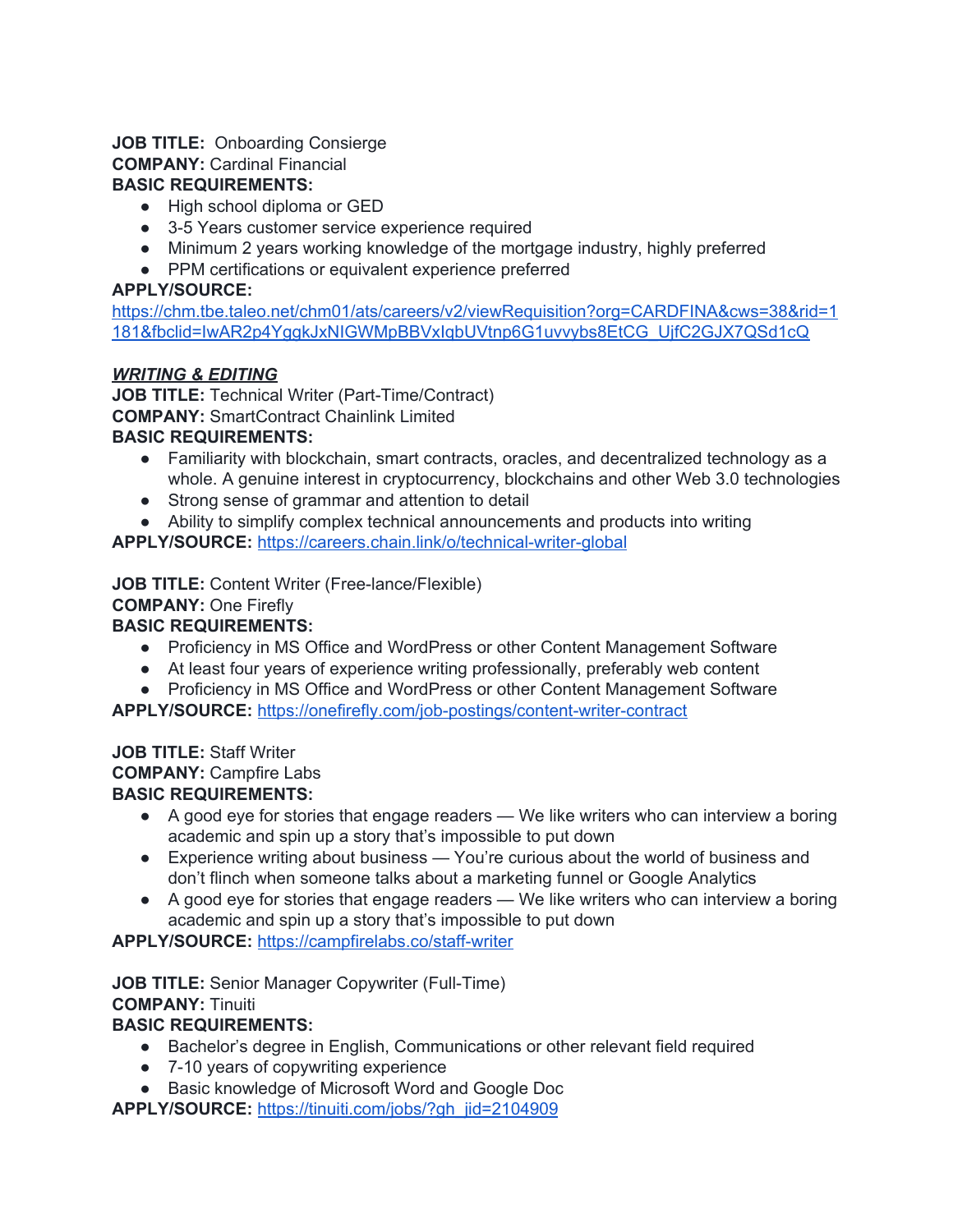## **JOB TITLE:** Copy Editor (Contracted 6 months) **COMPANY:** Blavity

### **BASIC REQUIREMENTS:**

- Excellent written English, including good spelling and grammar
- Years of Experience: 2-3 years experience in a digital publishing
- Technologies: Preferred experienced with WordPress

### **APPLY/SOURCE:**

[https://blavity.applytojob.com/apply/b688kf8E9d/Copy-Editor-Shadow-And-Act?referrer=202002](https://blavity.applytojob.com/apply/b688kf8E9d/Copy-Editor-Shadow-And-Act?referrer=202002291202006SW2JYSRTOC4Q7BK) [291202006SW2JYSRTOC4Q7BK](https://blavity.applytojob.com/apply/b688kf8E9d/Copy-Editor-Shadow-And-Act?referrer=202002291202006SW2JYSRTOC4Q7BK)

### *PROJECT MANAGEMENT, SUPPLY & LOGISTICS*

**JOB TITLE:** Product Manager **COMPANY:** Phreesia **BASIC REQUIREMENTS:**

- 2+ years experience in product management and product design; experience in launching B2B iOS and/or android apps a plus
- Ability to thrive under pressure and function effectively in a fast-paced environment, providing strong leadership skills and managing multiple projects simultaneously.
- Strong interpersonal skills and ability to work well in a team environment

**APPLY/SOURCE:** <https://boards.greenhouse.io/phreesia/jobs/2049897>

**JOB TITLE:** Project Manager, Brand Experience

#### **COMPANY:** ON24

### **BASIC REQUIREMENTS:**

- BA/BS
- 4-5 years experience working within a Marketing or Creative workflow environment
- Experience working with Project Management software (Asana, Workfront, etc)

**APPLY/SOURCE:** http://jobs.jobvite.com/on24/job/olJmcfwm

**JOB TITLE:** Clinical Supply Program Manager (Full-Time) **COMPANY:** PRA Health Sciences

### **BASIC REQUIREMENTS:**

- In-depth knowledge of regulations governing investigational products, including GMP and ICH/GCP guidelines.
- Excellent experience and skills in the management of clinical supply chain logistics.
- Bachelor's Degree in a health sciences or related field.
- 5+ years of relevant experience.

### **APPLY/SOURCE:**

[https://uscareers-prahs.icims.com/jobs/60234/clinical-supplies-program-manager/job?mode=vie](https://uscareers-prahs.icims.com/jobs/60234/clinical-supplies-program-manager/job?mode=view&mobile=false&width=783&height=500&bga=true&needsRedirect=false&jan1offset=-300&jun1offset=-240) [w&mobile=false&width=783&height=500&bga=true&needsRedirect=false&jan1offset=-300&jun1](https://uscareers-prahs.icims.com/jobs/60234/clinical-supplies-program-manager/job?mode=view&mobile=false&width=783&height=500&bga=true&needsRedirect=false&jan1offset=-300&jun1offset=-240) [offset=-240](https://uscareers-prahs.icims.com/jobs/60234/clinical-supplies-program-manager/job?mode=view&mobile=false&width=783&height=500&bga=true&needsRedirect=false&jan1offset=-300&jun1offset=-240)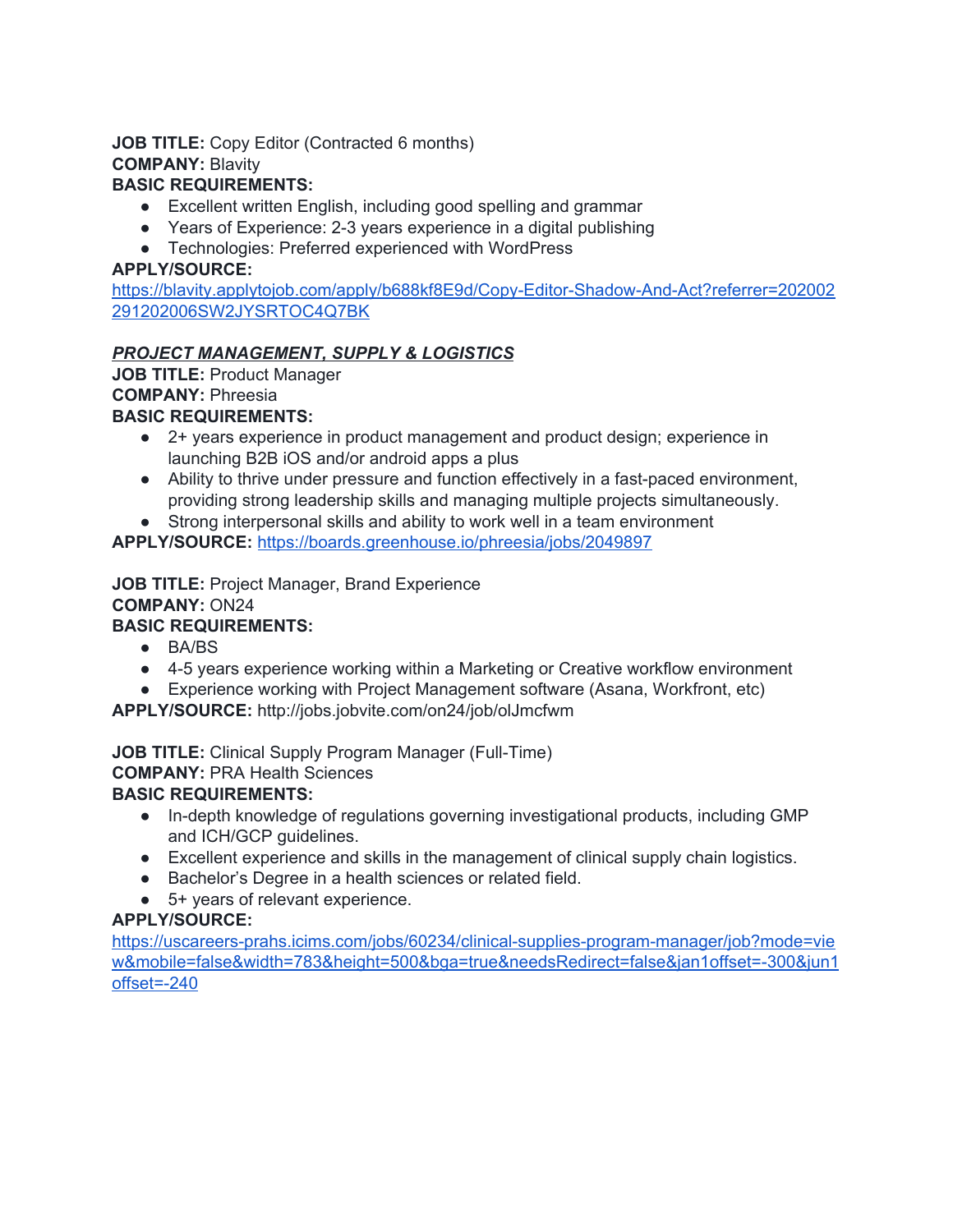# **JOB TITLE:** Project Manager (Full Time) **COMPANY:** Swing Left

## **BASIC REQUIREMENTS:**

- Experience using product development tools (Asana, Google Analytics, InVision, etc.) to manage product needs and drive transparency across the organization.
- Willingness to work the full gamut of tasks from banal one-off requests to highly impactful strategic analysis.
- 3-5 years of work experience in software product management.

**APPLY/SOURCE:** <https://swing-left.breezy.hr/p/2dc92fb4ab90-product-manager>

### **JOB TITLE:** Program Manager

**COMPANY:** Oscar Health Insurance

### **BASIC REQUIREMENTS:**

- 2+ Years ACA Experience
- BA/BS Degree or equivalent experience
- Background working in, HEDIS, Medicare Advantage Quality Improvement & STARS **APPLY/SOURCE:** <https://www.hioscar.com/careers/2064791>

**JOB TITLE:** Program Manager (Part-Time) **COMPANY:** Harvard Business Publishing **BASIC REQUIREMENTS:**

- 7+ years of experience in client-facing project management in an educational environment or professional services firm.
- Proven success managing complex projects on-time and on- or below-budget.
- Strong organizational skills required. Ability to organize, prioritize, and meet competing deadlines with available resources.

### **APPLY/SOURCE:**

[http://harvardbusiness.force.com/careers/ts2\\_\\_JobDetails?jobId=a0x1Y000007nIjWQAU&tSour](http://harvardbusiness.force.com/careers/ts2__JobDetails?jobId=a0x1Y000007nIjWQAU&tSource=remote.co) [ce=remote.co](http://harvardbusiness.force.com/careers/ts2__JobDetails?jobId=a0x1Y000007nIjWQAU&tSource=remote.co)

### *MARKETING, CONTENT CREATION & GRAPHIC DESIGN*

**JOB TITLE:** Graphic Designer (San Diego) (Part-Time) (Remote) **COMPANY:** Cozymeal, Inc

### **BASIC REQUIREMENTS:**

- A strong, dynamic portfolio showcasing a refined design aesthetic
- Experience with UX and UI. Mobile UX preferred
- Excellent verbal and written communication skills
- Strong visual skills
- Proficiency in Adobe Creative Suite
- Experience in email design and information design / data visualization. Illustration skills are a plus.

### **APPLY/SOURCE:**

[https://www.postjobfree.com/job/h79d5v/graphic-ux-ui-designer-benton-harbor-mi?utm\\_source=j](https://www.postjobfree.com/job/h79d5v/graphic-ux-ui-designer-benton-harbor-mi?utm_source=joblift&utm_medium=cpc&utm_campaign=jobliftiiUS) [oblift&utm\\_medium=cpc&utm\\_campaign=jobliftiiUS](https://www.postjobfree.com/job/h79d5v/graphic-ux-ui-designer-benton-harbor-mi?utm_source=joblift&utm_medium=cpc&utm_campaign=jobliftiiUS)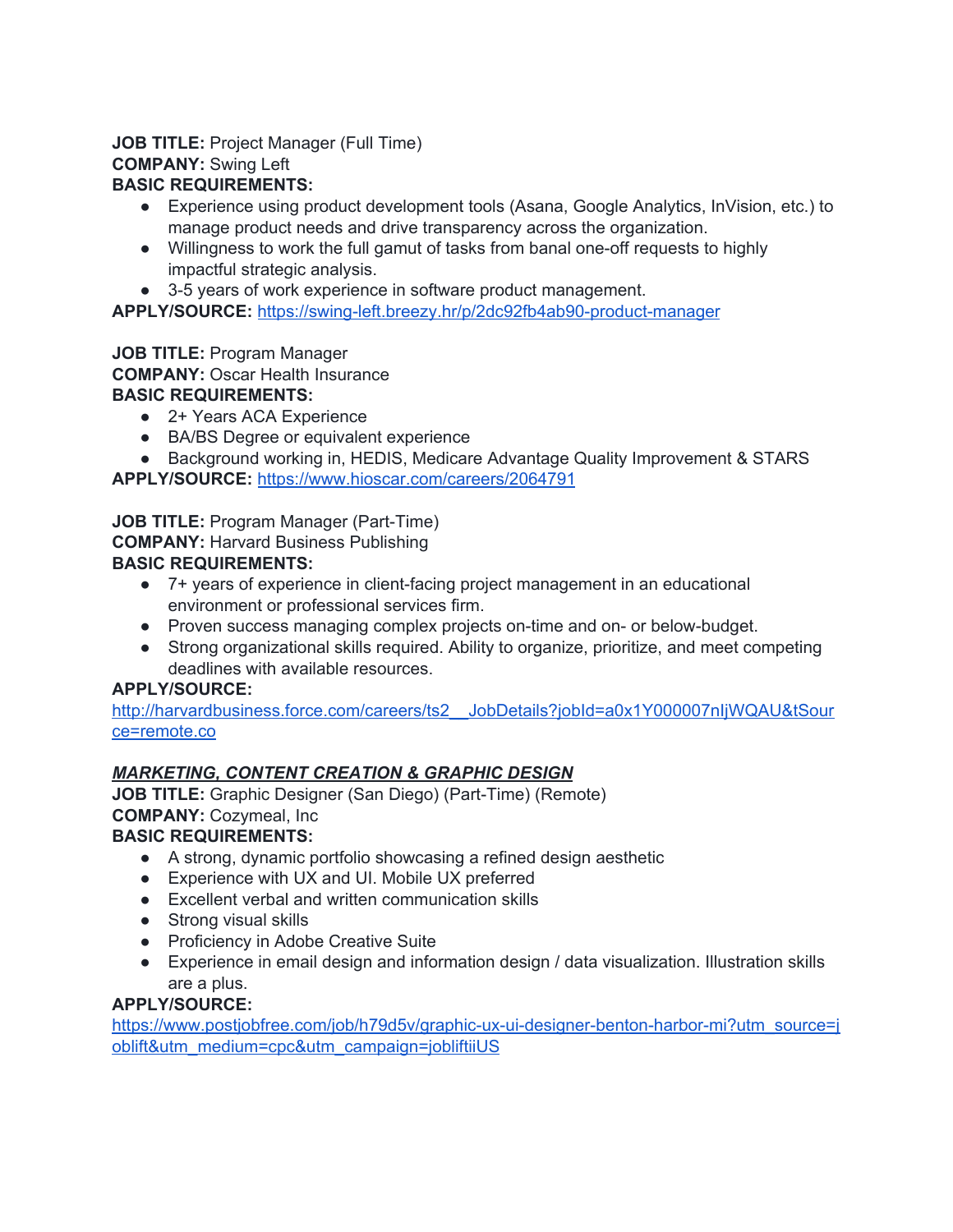**JOB TITLE:** Graphic Designer (Remote)

**COMPANY:** Chapman Cubine + Hussey

### **BASIC REQUIREMENTS:**

- Five + years of professional graphic design experience
- Proficient in InDesign, Illustrator and Photoshop on Mac OS
- Produce effective print and digital graphic strategies for fundraising
- You strike an awesome balance between the speed and quality of work

### **APPLY/SOURCE:**

[https://www.idealist.org/en/consultant-job/30e13a83792842d0a437fb73e4dfe772-graphic-desig](https://www.idealist.org/en/consultant-job/30e13a83792842d0a437fb73e4dfe772-graphic-designer-remote-chapman-cubine-and-hussey-arlington) [ner-remote-chapman-cubine-and-hussey-arlington](https://www.idealist.org/en/consultant-job/30e13a83792842d0a437fb73e4dfe772-graphic-designer-remote-chapman-cubine-and-hussey-arlington)

**JOB TITLE:** Remote Graphic Designer

### **COMPANY:** Master Plan

### **BASIC REQUIREMENTS:**

- Bachelor's degree in Graphic Design or related field
- 2-4 years of experience in graphic design (will be considered in lieu of education)
- Proficient in Adobe Creative Suite
- Strong communication, conceptual thinking, typography skills and design skills

**APPLY/SOURCE:** https://www.linkedin.com/jobs/view/1755924041/?alternateChannel=search

**JOB TITLE:** Graphics Designer (Remote Opportunity) **COMPANY:** VetsEZ

### **BASIC REQUIREMENTS:**

- BA/BS degree; 3-5 years of related experience.
- High proficiency with Adobe Creative Suite (In Design, Illustrator, Photoshop).
- Experience managing design projects from concept through print or electronic delivery.
- Experience managing multiple design projects simultaneously.

**APPLY/SOURCE:** <https://www.linkedin.com/jobs/view/1759651822/?alternateChannel=search>

### *ECOMMERCE & RETAIL*

**JOB TITLE:**Retail Trainer (Remote) **COMPANY:** Prime Communications **BASIC REQUIREMENTS:**

- 2+ years of experience in corporate training, and facilitating sales techniques, or working at a management level in wireless retail or consumer technology company.
- Associates or Bachelor's degree or equivalent work experience.

### **APPLY/SOURCE:**

<https://www.linkedin.com/jobs/view/1759727399/?alternateChannel=search>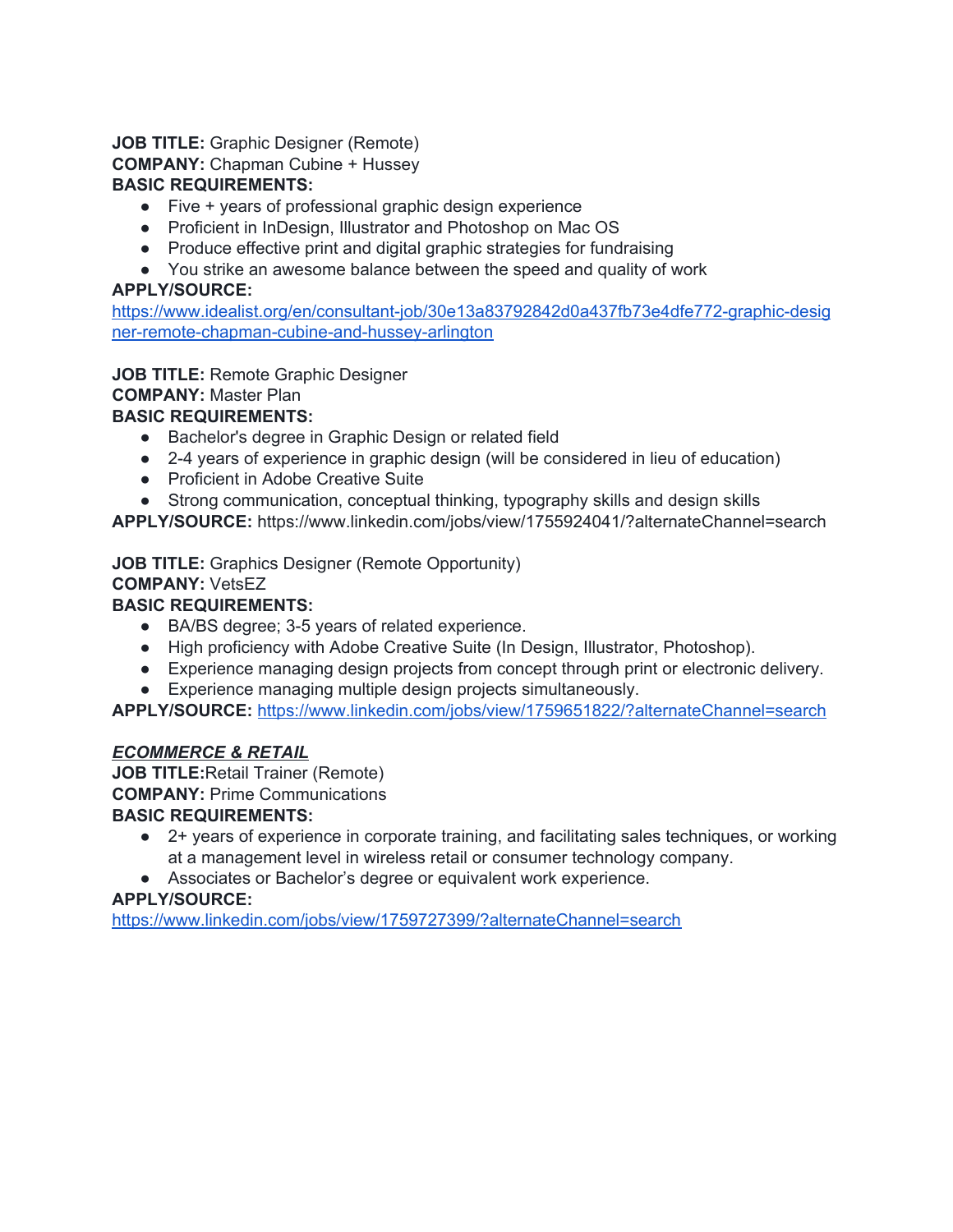#### **JOB TITLE:** Director of Natural Field Sales **COMPANY:** Director of Natural Field Sales **BASIC REQUIREMENTS:**

- B.S. or M.S. degree in related field, OR 5-7 years of experience in high level sales positions within the natural products industry.
- 5-7 years of experience with a successful track record of building, leading, developing, and inspiring a remote sales team of 10 members of more that meets or exceeds sales targets on a year-over-year basis.

### **APPLY/SOURCE:**

[https://www.gaiaherbs.com/pages/join-our-team?gnk=job&gni=8a78879f700909a50170829b9d](https://www.gaiaherbs.com/pages/join-our-team?gnk=job&gni=8a78879f700909a50170829b9d2c23b3) [2c23b3](https://www.gaiaherbs.com/pages/join-our-team?gnk=job&gni=8a78879f700909a50170829b9d2c23b3)

**JOB TITLE:** Remote P&C Licensed Sales **COMPANY:** Breathe - Salt Rooms **BASIC REQUIREMENTS:**

- Ability to attend a one week training session about our corporate office in Urbandale, Iowa part of the larger Des Moines metro area
- College-level associates degree or higher preferred; or equivalent of relevant work experience
- 1 or more years of experience with in-bound sales, or a commission-based retail sales position

### **APPLY/SOURCE:**

[https://www.startwire.com/jobs/des-moines-ia/languagecplu-licensed-sales-1593368054?campa](https://www.startwire.com/jobs/des-moines-ia/languagecplu-licensed-sales-1593368054?campaign=129&source=LI) [ign=129&source=LI](https://www.startwire.com/jobs/des-moines-ia/languagecplu-licensed-sales-1593368054?campaign=129&source=LI)

# **JOB TITLE:** Business Analyst - Ecommerce/ Retail - Remote **COMPANY:** United Techno

### **BASIC REQUIREMENTS:**

- 3+ years of Business Analyst, Retail / Ecommerce experience
- Good understanding of ecommerce, order management systems, Ecommerce features shopping cart, payment process, discounts, coupons, loyalty management, product information management and CRM Excellent end to end understanding of SDLC methodologies such as Waterfall, Agile, Scrum, web application Development.

### **APPLY/SOURCE:**

[https://www.dice.com/jobs/detail/75ee642af96acc84517c4636a4b515c5?src=32&utm\\_source=a](https://www.dice.com/jobs/detail/75ee642af96acc84517c4636a4b515c5?src=32&utm_source=appcast&utm_medium=aggregator&utm_campaign=joblift) [ppcast&utm\\_medium=aggregator&utm\\_campaign=joblift](https://www.dice.com/jobs/detail/75ee642af96acc84517c4636a4b515c5?src=32&utm_source=appcast&utm_medium=aggregator&utm_campaign=joblift)